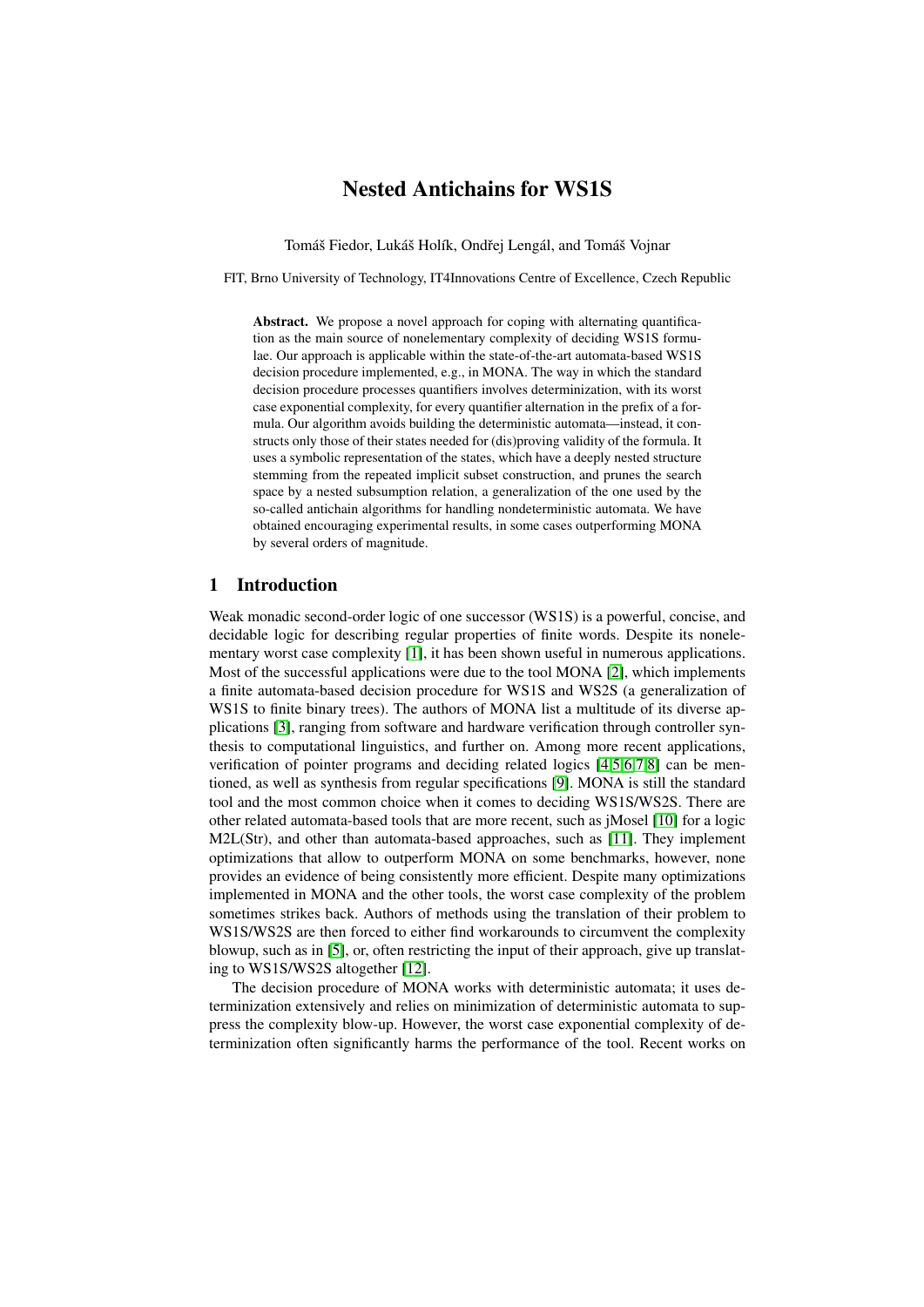efficient methods for handling nondeterministic automata suggest a way of alleviating this problem, in particular works on efficient testing of language inclusion and universality of finite automata [\[13](#page-14-12)[,14](#page-14-13)[,15\]](#page-14-14) and size reduction [\[16](#page-14-15)[,22\]](#page-14-16) based on a simulation relation. Handling nondeterministic automata using these methods, while avoiding determinization, has been shown to provide great efficiency improvements in [\[24\]](#page-14-17) (abstract regular model checking) and also [\[23\]](#page-14-18) (shape analysis). In this paper, we make a major step towards building the entire decision procedure of WS1S on nondeterministic automata using similar techniques. We propose a generalization of the antichain algorithms of [\[13\]](#page-14-12) to that addresses the main bottleneck of the automata-based decision procedure for WS1S, which is also the source of its nonelementary complexity: elimination of alternating quantifiers on the automata level.

More concretely, the automata-based decision procedure translates the input WS1S formula into a finite word automaton such that its language represents exactly all models of the formula. The automaton is built in a bottom-up manner according to the structure of the formula, starting with predefined atomic automata for literals and applying a corresponding automata operation for every logical connective and quantifier (∧, ∨, ¬, ∃). The cause of the nonelementary complexity of the procedure can be explained on an example formula of the form  $\varphi' = \exists X_m \forall X_{m-1} \dots \forall X_2 \exists X_1 : \varphi_0$ . The universal quantifiers are first replaced by negation and existential quantification, which results in  $\varphi = \exists X_m \neg \exists X_{m-1} \dots \neg \exists X_2 \neg \exists X_1 : \varphi_0$ . The algorithm then builds a sequence of automata for the sub-formulae  $\varphi_0, \varphi_0^{\sharp}, \ldots, \varphi_{m-1}, \varphi_{m-1}^{\sharp}$  of  $\varphi$  where for  $0 \leq i < m, \varphi_i^{\sharp} = \exists X_{i+1} : \varphi_i$ , and  $\varphi_{i+1} = \neg \varphi_i^{\sharp}$ . Every automaton in the sequence is created form the previous one by applying the automata operations corresponding to negation or elimination of the existential quantifier, the latter of which may introduce nondeterminism. Negation applied on a nondeterministic automaton may then yield an exponential blowup: given an automaton for  $\psi$ , the automaton for  $\neg \psi$  is constructed by the classical automata-theoretic construction consisting of determinization by the subset construction followed by swapping of the sets of final and non-final states. The subset construction is exponential in the worst case. The worst case complexity of the procedure run on  $\varphi$  is then a tower of exponentials with one level for every quantifier alternation in  $\varphi$ ; note that we cannot do much better—this non-elementary complexity is an inherent property of the problem.

Our new algorithm for processing alternating quantifiers in the prefix of a formula avoids the explicit determinization of automata in the classical procedure and significantly reduces the state space explosion associated with it. It is based on a generalization of the antichain principle used for deciding universality and language inclusion of finite automata [\[14](#page-14-13)[,15\]](#page-14-14). It generalizes the antichain algorithms so that instead of being used to process only one level of the chain of automata, it processes the whole chain of quantifications with  $i$  alternations on-the-fly. This leads to working with automata states that are sets of sets of sets ... of states of the automaton representing  $\varphi_0$  of the nesting depth  $i$  (this corresponds to  $i$  levels of subset construction being done on-thefly). The algorithm uses nested symbolic terms to represent sets of such automata states and a generalized version of antichain subsumption pruning which descends recursively down the structure of the terms while pruning on all its levels.

Our nested antichain algorithm can be in its current form used only to process a quantifier prefix of a formula, after which we return the answer to the validity query,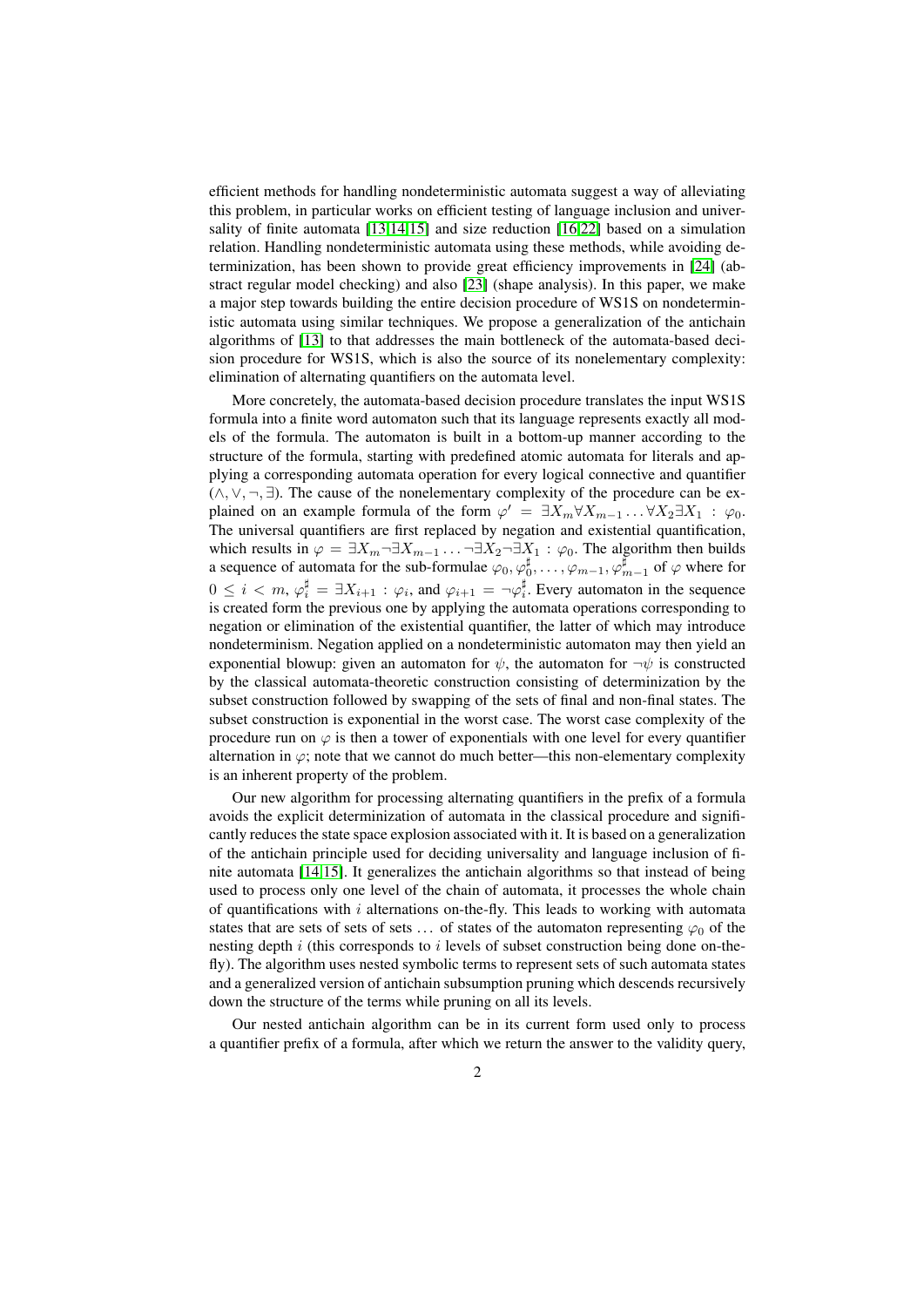but not an automaton representing all models of the input formula. That is, we cannot use the optimized algorithm for processing inner negations and alternating quantifiers which are not a part of the quantifier prefix. However, despite this and the fact that our implementation is far less mature than that of MONA, our experimental results still show significant improvements over its performance, especially in terms of generated state space. We consider this a strong indication that using techniques for nondeterministic automata to decide WS1S (and WSkS) is highly promising. There are many more opportunities of improving the decision procedure based on nondeterministic automata, by using techniques such as simulation relations or bisimulation up-to congruence [\[17\]](#page-14-19), and applying them to process not only the quantifier prefix, but all logical connectives of a formula. We consider this paper to be the first step towards a decision procedure for WS1S/WSkS with an entirely different scalability than the current state-of-the-art.

*Plan of the paper.* We define the logic WS1S in Section [2.](#page-2-0) In Sections [3](#page-2-1) and [4,](#page-3-0) we introduce finite word automata and describe the classical decision procedure for WS1S based on finite word automata. In Section [5,](#page-5-0) we introduce our method for dealing with alternating quantifiers. Finally, we give an experimental evaluation and conclude the paper in Sections [6](#page-12-0) and [7.](#page-13-0)

## <span id="page-2-0"></span>2 WS1S

In this section we introduce the *weak monadic second-order logic of one successor* (WS1S). We introduce only its minimal syntax here, for the full standard syntax and a more thorough introduction, see Section 3.3 in [\[18\]](#page-14-20).

WS1S is a monadic second-order logic over the universe of discourse  $\mathbb{N}_0$ . This means that the logic allows second-order *variables*, usually denoted using upper-case letters  $X, Y, \ldots$ , that range over finite subsets of  $\mathbb{N}_0$ , e.g.  $X = \{0, 3, 42\}$ . Atomic formulae are of the form (i)  $X \subseteq Y$ , (ii)  $\text{Sing}(X)$ , (iii)  $X = \{0\}$ , and (iv)  $X =$  $Y + 1$ , where X and Y are variables. The atomic formulae are interpreted in turn as (i) standard set inclusion, (ii) the singleton predicate, (iii)  $X$  is a singleton containing 0, and (iv)  $X = \{x\}$  and  $Y = \{y\}$  are singletons and x is the successor of y, i.e.  $x = y+1$ . Formulae are built from the atomic formulae using the logical connectives  $\wedge, \vee, \neg$ , and the quantifier  $\exists X$  (for a second-order variable X).

Given a WS1S formula  $\varphi(X_1, \ldots, X_n)$  with free variables  $X_1, \ldots, X_n$ , the assignment  $\rho = \{X_1 \mapsto S_1, \ldots, X_n \mapsto S_n\}$ , where  $S_1, \ldots, S_n$  are finite subsets of  $\mathbb{N}_0$ , *satisfies*  $\varphi$ , written as  $\rho \models \varphi$ , if the formula holds when every variable  $X_i$  is replaced with its corresponding value  $S_i = \rho(X_i)$ . We say that  $\varphi$  is *valid*, denoted as  $\models \varphi$ , if it is satisfied by all assignments of its free variables to finite subsets of  $\mathbb{N}_0$ . Observe the limitation to *finite* subsets of  $\mathbb{N}_0$  (related to the adjective *weak* in the name of the logic); a WS1S formula can indeed only have finite models (although there may be infinitely many of them).

## <span id="page-2-1"></span>3 Preliminaries and Finite Automata

For a set D and a set  $\mathbb{S} \subseteq 2^D$  we use  $\downarrow \mathbb{S}$  to denote the *downward closure* of  $\mathbb{S}$ , i.e.  $\downarrow \mathbb{S} =$  ${R \subseteq D \mid \exists S \in \mathbb{S} : R \subseteq S}$ , and  $\uparrow \mathbb{S}$  to denote the *upward closure* of  $\mathbb{S}$ , i.e.  $\uparrow \mathbb{S} = {R \subseteq R}$  $D \mid \exists S \in \mathbb{S} : R \supseteq S$ . The set  $\mathbb{S}$  is in both cases called the set of *generators* of  $\uparrow \mathbb{S}$  or ↓S, respectively. A set S is *downward closed* if it equals its downward closure, S = ↓S,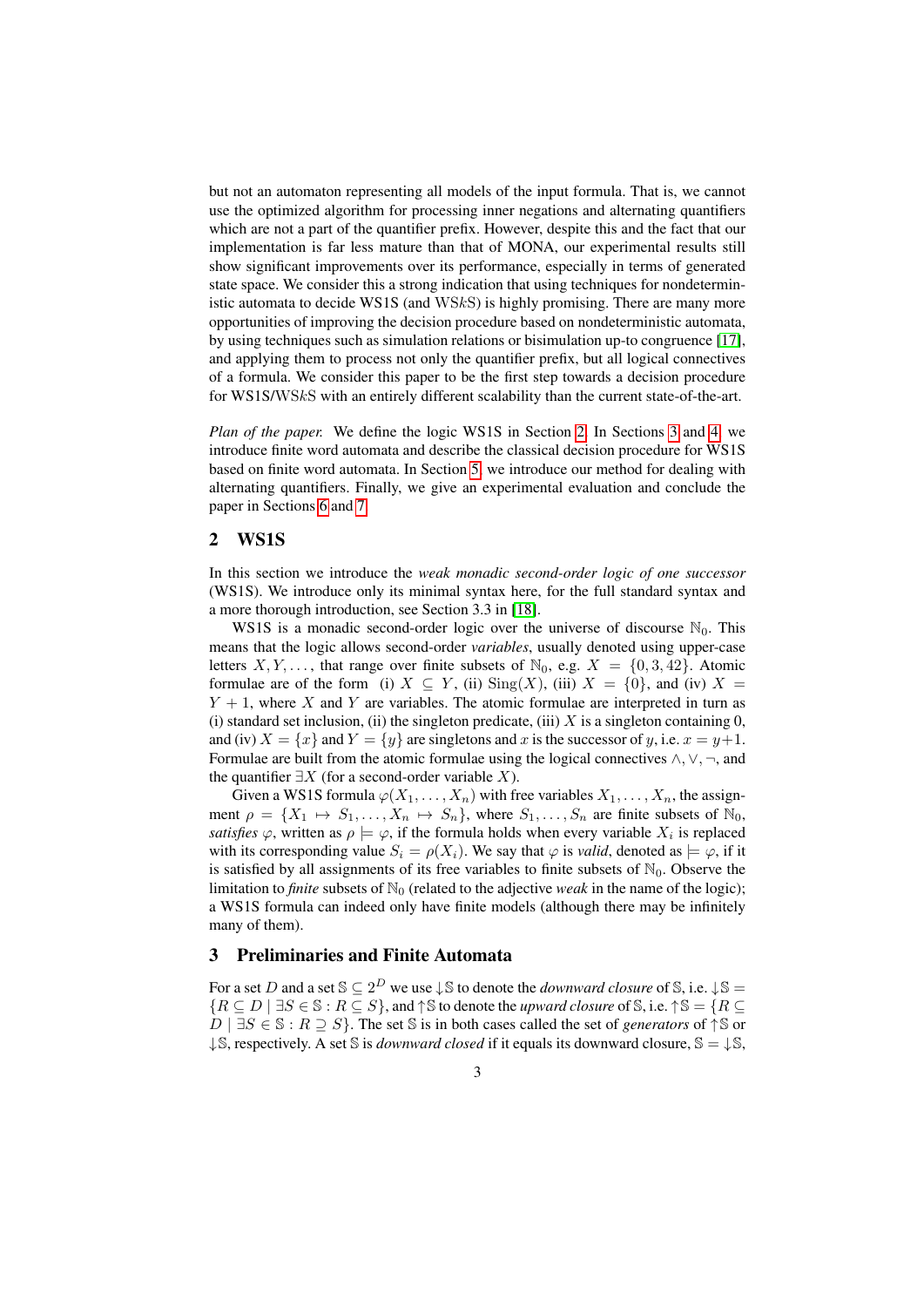and *upward closed* if it equals to its upward closure,  $\mathbb{S} = \uparrow \mathbb{S}$ . The *choice* operator  $\coprod$ (sometimes called the unordered Cartesian product) is an operator that, given a set of sets  $\mathbb{D} = \{D_1, \ldots, D_n\}$ , returns the set of all sets  $\{d_1, \ldots, d_n\}$  obtained by taking one element  $d_i$  from every set  $D_i$ . Formally,

$$
\coprod \mathbb{D} = \{ \{d_1, \dots, d_n\} \mid (d_1, \dots, d_n) \in \prod_{i=1}^n D_i \}
$$
 (1)

where  $\prod$  denotes the Cartesian product. Note that for a set D,  $\prod\{D\}$  is the set of all singleton subsets of D, i.e.  $\prod\{D\} = \{\{d\} \mid d \in D\}$ . Further note that if any  $D_i$  is the empty set  $\emptyset$ , the result is  $\prod \overline{\mathbb{D}} = \emptyset$ .

Let  $X$  be a set of variables. A *symbol*  $\tau$  over X is a mapping of all variables in X to either 0 or 1, e.g.  $\tau = \{X_1 \mapsto 0, X_2 \mapsto 1\}$  for  $\mathbb{X} = \{X_1, X_2\}$ . An *alphabet* over  $\mathbb{X}$ is the set of all symbols over X, denoted as  $\Sigma_{\mathbb{X}}$ . For any X (even empty), we use  $\overline{0}$  to denote the symbol which maps all variables from  $\mathbb{X}$  to  $0, \overline{0} \in \Sigma_{\mathbb{X}}$ .

A (nondeterministic) *finite* (word) *automaton* (abbreviated as FA) over a set of variables X is a quadruple  $A = (Q, \Delta, I, F)$  where Q is a finite set of states,  $I \subseteq Q$  is a set of *initial* states,  $F \subseteq Q$  is a set of *final* states, and  $\Delta$  is a set of transitions of the form  $(p, \tau, q)$  where  $p, q \in Q$  and  $\tau \in \Sigma_{\mathbb{X}}$ . We use  $p \stackrel{\tau}{\rightarrow} q \in \Delta$  to denote that  $(p, \tau, q) \in \Delta$ . Note that for an FA A over  $\mathbb{X} = \emptyset$ , A is a unary FA with the alphabet  $\Sigma_{\mathbb{X}} = {\overline{0}}$ .

A *run* r of A over a word  $w = \tau_1 \tau_2 \dots \tau_n \in \Sigma_{\mathbb{X}}^*$  from the state  $p \in Q$  to the state  $s \in Q$  is a sequence of states  $r = q_0q_1 \dots q_n \in Q^+$  such that  $q_0 = p$ ,  $q_n = s$ and for all  $1 \leq i \leq n$  there is a transition  $q_{i-1} \xrightarrow{r_i} q_i$  in  $\Delta$ . If  $s \in F$ , we say that r is an *accepting run*. We write  $p \stackrel{w}{\implies} s$  to denote that there exists a run from the state p to the state s over the word w. The *language* accepted by a state  $q$  is defined by  $\mathcal{L}_{\mathcal{A}}(q) = \{w \mid q \stackrel{w}{\Longrightarrow} q_f, q_f \in F\}$ , while the language of a set of states  $S \subseteq Q$  is defined as  $\mathcal{L}_{\mathcal{A}}(S) = \bigcup_{q \in S} \mathcal{L}_{\mathcal{A}}(q)$ . When it is clear which TA  $\mathcal{A}$  we refer to, we only write  $\mathcal{L}(q)$  or  $\mathcal{L}(S)$ . The language of A is defined as  $\mathcal{L}(\mathcal{A}) = \mathcal{L}_{\mathcal{A}}(I)$ . We say that the state q accepts w and that the automaton A accepts w to express that  $w \in \mathcal{L}_{\mathcal{A}}(q)$  and  $w \in \mathcal{L}(\mathcal{A})$  respectively. We call a language  $L \subseteq \Sigma_{\mathbb{X}}^*$  *universal* iff  $L = \Sigma_{\mathbb{X}}^*$ .

For a set of states  $S \subseteq Q$ , we define  $post[\Delta, \tau](S) = \bigcup_{s \in S} \{t \mid s \stackrel{\tau}{\to} t \in \Delta\}$ ,  $pre[\Delta,\tau](S) = \bigcup_{s \in S} \{t \mid t \xrightarrow{\tau} s \in \Delta\}$ , and  $cpre[\Delta,\tau](S) = \{t \mid post[\Delta,\tau](\{t\}) \subseteq S\}.$ 

The *complement* of A is the automaton  $A_{\mathcal{C}} = (2^Q, \Delta_{\mathcal{C}}, \{I\}, \{Q \setminus F\})$  where  $\Delta_{\mathcal{C}} = \left\{P \stackrel{\tau}{\to} post[\Delta,\tau](P) \Bigm| P \subseteq Q\right\};$  this corresponds to the standard procedure that  first determinizes A by the subset construction and then swaps its sets of final and nonfinal states, and  $\mathcal{L}{Q \setminus F}$  is the set of all subsets of Q that do not contain a final state of A. The language of  $\mathcal{A}_{\mathcal{C}}$  is the complement of the language of A, i.e.  $\mathcal{L}(\mathcal{A}_{\mathcal{C}}) = \overline{\mathcal{L}(\mathcal{A})}$ .

For a set of variables  $X$  and a variable  $X$ , the *projection* of  $X$  from  $X$ , denoted as  $\pi_{[X]}(\mathbb{X})$ , is the set  $\mathbb{X} \setminus \{X\}$ . For a symbol  $\tau$ , the projection of X from  $\tau$ , denoted  $\pi_{[X]}(\tau)$ , is obtained from  $\tau$  by restricting  $\tau$  to the domain  $\pi_{[X]}(\mathbb{X})$ . For a transition relation  $\Delta$ , the projection of X from  $\Delta$ , denoted as  $\pi_{[X]}(\Delta)$ , is the transition relation  $\left\{ p \xrightarrow{\pi_{[X]}(\tau)} q \mid p \xrightarrow{\tau} q \in \Delta \right\}.$ 

### <span id="page-3-0"></span>4 Deciding WS1S with Finite Automata

The classical decision procedure for WS1S [\[19\]](#page-14-21) (as described in Section 3.3 of [\[18\]](#page-14-20)) is based on a logic-automata connection and decides validity (satisfiability) of a WS1S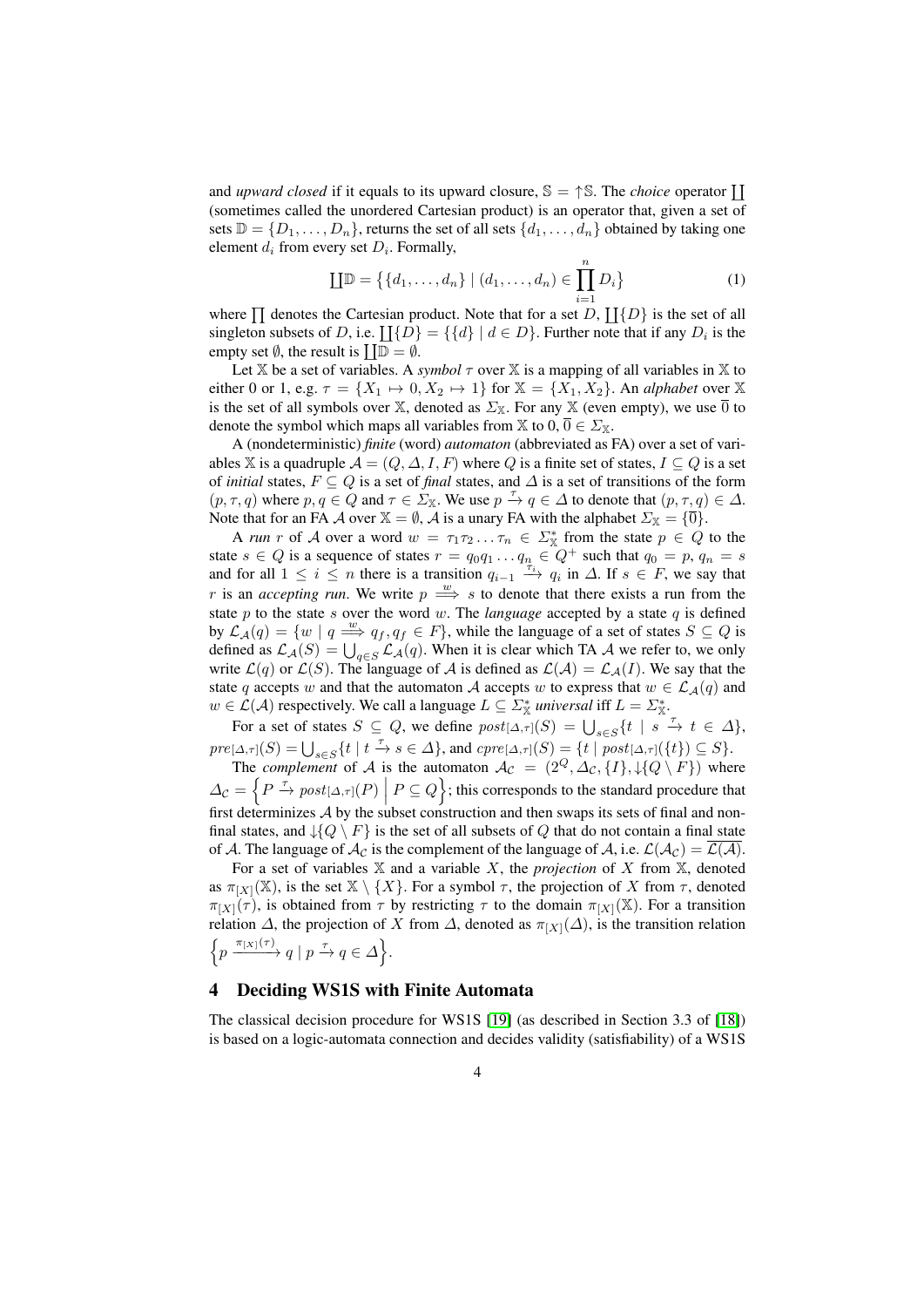formula  $\varphi(X_1, \ldots, X_n)$  by constructing the FA  $\mathcal{A}_{\varphi}$  over  $\{X_1, \ldots, X_n\}$  which recognizes encodings of exactly the models of  $\varphi$ . The automaton is built in a bottom-up manner, according to the structure of  $\varphi$ , starting with predefined atomic automata for literals and applying a corresponding automata operation for every logical connective and quantifier ( $\wedge$ ,  $\vee$ ,  $\neg$ ,  $\exists$ ). Hence, for every sub-formula  $\psi$  of  $\varphi$ , the procedure will compute the automaton  $A_{\psi}$  such that  $\mathcal{L}(A_{\psi})$  represents exactly all models of  $\psi$ , terminating with the result  $A_{\varphi}$ .

The alphabet of  $\mathcal{A}_{\varphi}$  consists of all symbols over the set  $\mathbb{X} = \{X_1, \ldots, X_n\}$  of free variables of  $\varphi$  (for  $a, b \in \{0, 1\}$  and  $\mathbb{X} = \{X_1, X_2\}$ , we use  $\frac{X_1 : a}{X_2 : b}$  to denote the symbol  $\{X_1 \mapsto a, X_2 \mapsto b\}$ ). A word w from the language of  $\mathcal{A}_{\varphi}$  is a sequence of these symbols, e.g.  $X_1 : \epsilon X_1 : 011$ , or  $X_1 : 01100$ . We denote the *i*-th symbol of w as  $w[i]$ , for  $i \in \mathbb{N}_0$ . An assignment  $\rho : \mathbb{X} \to 2^{\mathbb{N}_0}$  mapping free variables  $\mathbb{X}$  of  $\varphi$  to subsets of  $\mathbb{N}_0$  is encoded into a word  $w_\rho$  of symbols over X in the following way:  $w_\rho$  contains 1 in the j-th position of the row for  $X_i$  iff  $j \in X_i$  in  $\rho$ . Formally, for every  $i \in \mathbb{N}_0$  and  $X_i \in \mathbb{X}$ , if  $i \in \rho(X_i)$ , then  $w_{\rho}[i]$  maps  $X_i \mapsto 1$ . On the other hand, if  $i \notin \rho(X_i)$ , then either  $w<sub>o</sub>[i]$  maps  $X_i \mapsto 0$ , or the length of w is smaller than or equal to i. Notice that there exist an infinite number of encodings of  $\rho$ . The shortest one is  $w^s_\rho$  of the length  $n + 1$ , where *n* is the largest number appearing in any of the sets that is assigned to a variable of  $X$  in  $\rho$ , or  $-1$  when all these sets are empty. The rest of the encodings are all those corresponding to  $w_\rho^s$  extended with an arbitrary number of  $\overline{0}$  symbols appended to its end. For example,  $\frac{X_1:0}{X_2:1}$ ,  $\frac{X_1:00}{X_2:10}$ ,  $\frac{X_1:000}{X_2:100}$ ,  $\frac{X_1:000...0}{X_2:100...0}$  are all encodings of the assignment  $\rho = \{X_1 \mapsto \emptyset, X_2 \mapsto \{0\}\}\.$  For the soundness of the decision procedure, it is important that  $\mathcal{A}_{\varphi}$  always accepts either all encodings of  $\rho$  or none of them.

The automata  $A_{\varphi \wedge \psi}$  and  $A_{\varphi \vee \psi}$  are constructed from  $A_{\varphi}$  and  $A_{\psi}$  by standard automata-theoretic union and intersection operations, preceded by the so-called cylindrification which unifies the alphabets of  $\mathcal{A}_{\varphi}$  and  $\mathcal{A}_{\psi}$ . Since these operations, as well as the automata for the atomic formulae, are not the subject of the contribution proposed in this paper, we refer the interested reader to [\[18\]](#page-14-20) for details.

The part of the procedure which is central for this paper is processing negation and existential quantification; we will therefore describe it in detail. The FA  $A_{\neg\varphi}$  is constructed as the complement of  $A_{\varphi}$ . Then, all encodings of the assignments that were accepted by  $\mathcal{A}_{\varphi}$  are rejected by  $\mathcal{A}_{\neg \varphi}$  and vice versa. The FA  $\mathcal{A}_{\exists X:\varphi}$  is obtained from the FA  $A_{\varphi} = (Q, \Delta, I, F)$  by first projecting X from the transition relation  $\Delta$ , yielding the FA  ${\cal A}'_\varphi=(Q,\pi_{[X]}(\varDelta),I,F).$  However,  ${\cal A}'_\varphi$  cannot be directly used as  ${\cal A}_{\exists X:\varphi}.$  The reason is that  $\mathcal{A}'_{\varphi}$  may now be inconsistent in accepting some encodings of an assignment ρ while rejecting other encodings of ρ. For example, suppose that  $A<sub>ϕ</sub>$  accepts the words  $X_1$ : 010  $X_1$ : 0100  $X_1$ : 0100...0 and we are computing the FA for  $\exists X_2 : \varphi$ . When we  $X_2$ : 0010  $X_2$ : 0010  $X_3$ : 0010...0 remove  $X_2$  from all symbols, we obtain  $\mathcal{A}'_{\varphi}$  that accepts the words  $X_1$ : 010,  $X_1$ : 0100,  $X_1$  : 0100 . . . 0, but does not accept the word  $X_1$  : 01 that encodes the same assignment (because  $X_1 : 01 \nless \mathcal{L}(A_{\varphi})$  for any values in the places of "?"s). As a remedy for this situation, we need to modify  $\mathcal{A}'_{\varphi}$  to also accept the rest of the encodings of  $\rho$ . This is done by enlarging the set of final states of  $\mathcal{A}'_{\varphi}$  to also contain all states that can reach a final state of  $\mathcal{A}'_\varphi$  by a sequence of  $\overline{0}$  symbols. Formally,  $\mathcal{A}_{\exists X:\varphi}=(Q,\pi_{[X]}(\varDelta),I,F^\sharp)$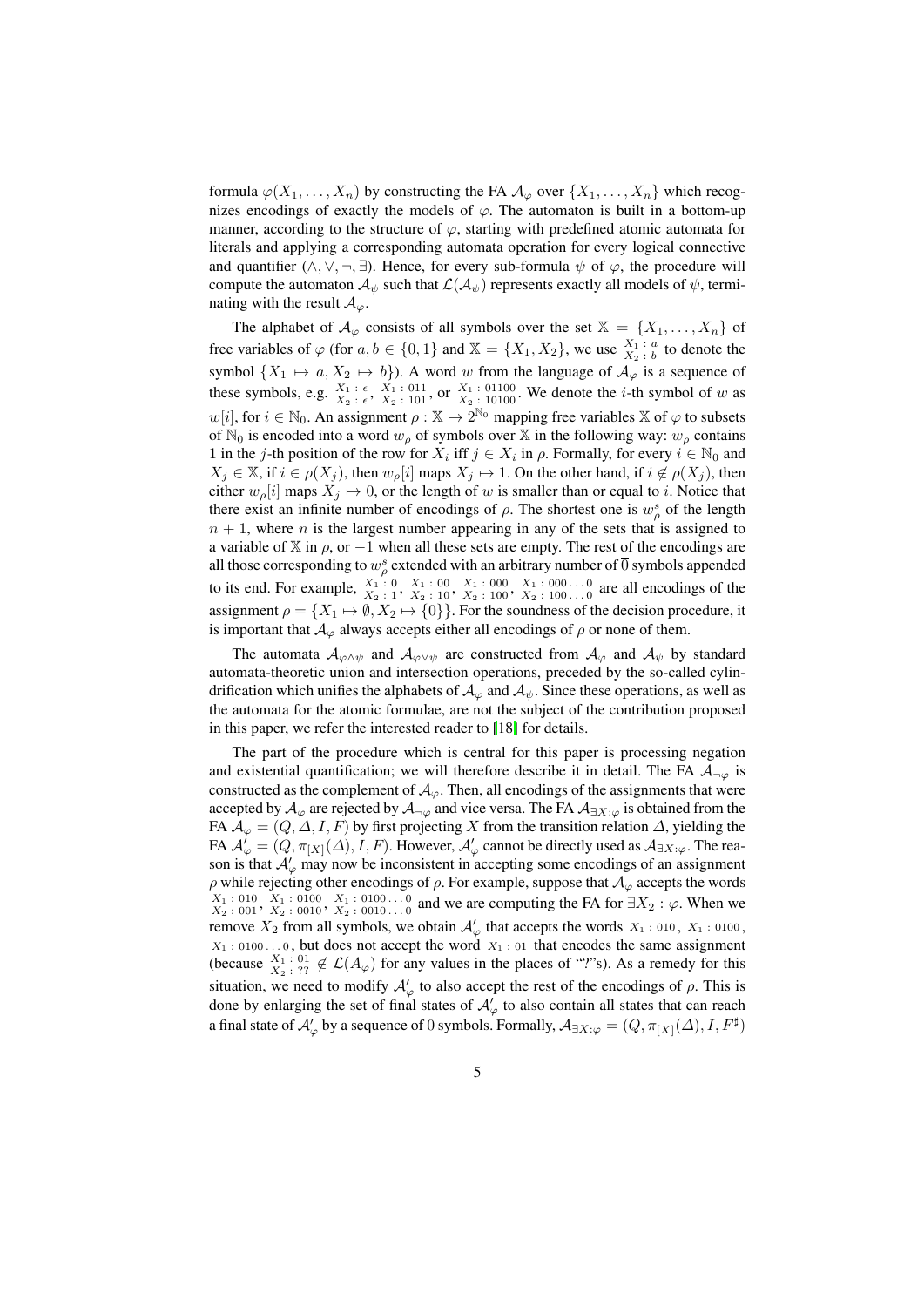is obtained from  $\mathcal{A}'_{\varphi} = (Q, \pi_{[X]}(\Delta), I, F)$  by computing  $F^{\sharp}$  from F using the fixpoint computation  $F^{\sharp} = \mu Z \cdot F \cup pre_{[\pi_{[X]}(\Delta), \overline{0}]}(Z)$ . Intuitively, the least fixpoint denotes the set of states backward-reachable from F following transitions of  $\pi_{[X]}(\Delta)$  labeled by  $\overline{0}$ .

The procedure returns an automaton  $A_{\varphi}$  that accepts exactly all encodings of the models of  $\varphi$ . This means that the language of  $\mathcal{A}_{\varphi}$  is (i) universal iff  $\varphi$  is valid, (ii) nonuniversal iff  $\varphi$  is invalid, (iii) empty iff  $\varphi$  is unsatisfiable, and (iv) non-empty iff  $\varphi$  is satisfiable. Notice that in the particular case of *ground* formulae (i.e. formulae without free variables), the language of  $\mathcal{A}_{\varphi}$  is either  $\mathcal{L}(\mathcal{A}_{\varphi}) = \{\overline{0}\}^*$  in the case  $\varphi$  is valid, or  $\mathcal{L}(\mathcal{A}_{\varphi}) = \emptyset$  in the case  $\varphi$  is invalid.

#### <span id="page-5-0"></span>5 Nested Antichain-based Approach for Alternating Quantifiers

We now present our approach for dealing with alternating quantifiers in WS1S formulae. We consider a ground formula  $\varphi$  of the form

<span id="page-5-1"></span>
$$
\varphi = \neg \exists \mathcal{X}_m \neg \dots \neg \exists \mathcal{X}_2 \underbrace{\neg \exists \mathcal{X}_1 : \varphi_0(\mathbb{X})}_{\varphi_1}
$$
\n(2)

where each  $\mathcal{X}_i$  is a set of variables  $\{X_a, \ldots, X_b\}$ ,  $\exists \mathcal{X}_i$  is an abbreviation for a nonempty sequence  $\exists X_a \dots \exists X_b$  of consecutive existential quantifications, and  $\varphi_0$  is an arbitrary formula called the *matrix* of  $\varphi$ . Note that the problem of checking validity or satisfiability of a formula with free variables can be easily reduced to this form.

The classical procedure presented in Section [4](#page-3-0) computes a sequence of automata  $\mathcal{A}_{\varphi_0}, \mathcal{A}_{\varphi_0^{\sharp}}, \ldots, \mathcal{A}_{\varphi_{m-1}^{\sharp}}, \mathcal{A}_{\varphi_m}$  where for all  $0 \leq i \leq m-1$ ,  $\varphi_i^{\sharp} = \exists \mathcal{X}_{i+1} : \varphi_i$  and  $\varphi_{i+1} = \neg \varphi_i^{\sharp}$ . The  $\varphi_i$ 's are the subformulae of  $\varphi$  shown in Equation [\(2\)](#page-5-1). Since eliminating existential quantification on the automata level introduces nondeterminism (due to the projection on the transition relation), every  $\mathcal{A}_{\varphi_i^{\sharp}}$  may be nondeterministic. The computation of  $\mathcal{A}_{\varphi_{i+1}}$  then involves subset construction and becomes exponential. The worst case complexity of eliminating the prefix is therefore the tower of exponentials of the height  $m$ . Even though the construction may be optimized, e.g., by minimizing every  $A_{\varphi_i}$  (which is implemented by MONA), the size of the generated automata can quickly become intractable.

The main idea of our algorithm is inspired by the antichain algorithms [\[13\]](#page-14-12) for testing language universality of an automaton  $\mathcal{A}$ . In a nutshell, testing universality of  $\mathcal{A}$ is testing whether in the complement  $\overline{A}$  of A (which is created by determinization via subset construction, followed by swapping final and non-final states), an initial state can reach a final state. The crucial idea of the antichain algorithms is based on the following: (i) The search can be done on-the-fly while constructing  $\overline{A}$ . (ii) The sets of states that arise during the search are closed (upward or downward, depending on the variant of the algorithm). (iii) The computation can be done symbolically on the generators of these closed sets. It is enough to keep only the extreme generators of the closed sets (maximal for downward, minimal for upward closed). The generators that are not extreme (we say that they are *subsumed*) can be pruned away, which vastly reduces the search space.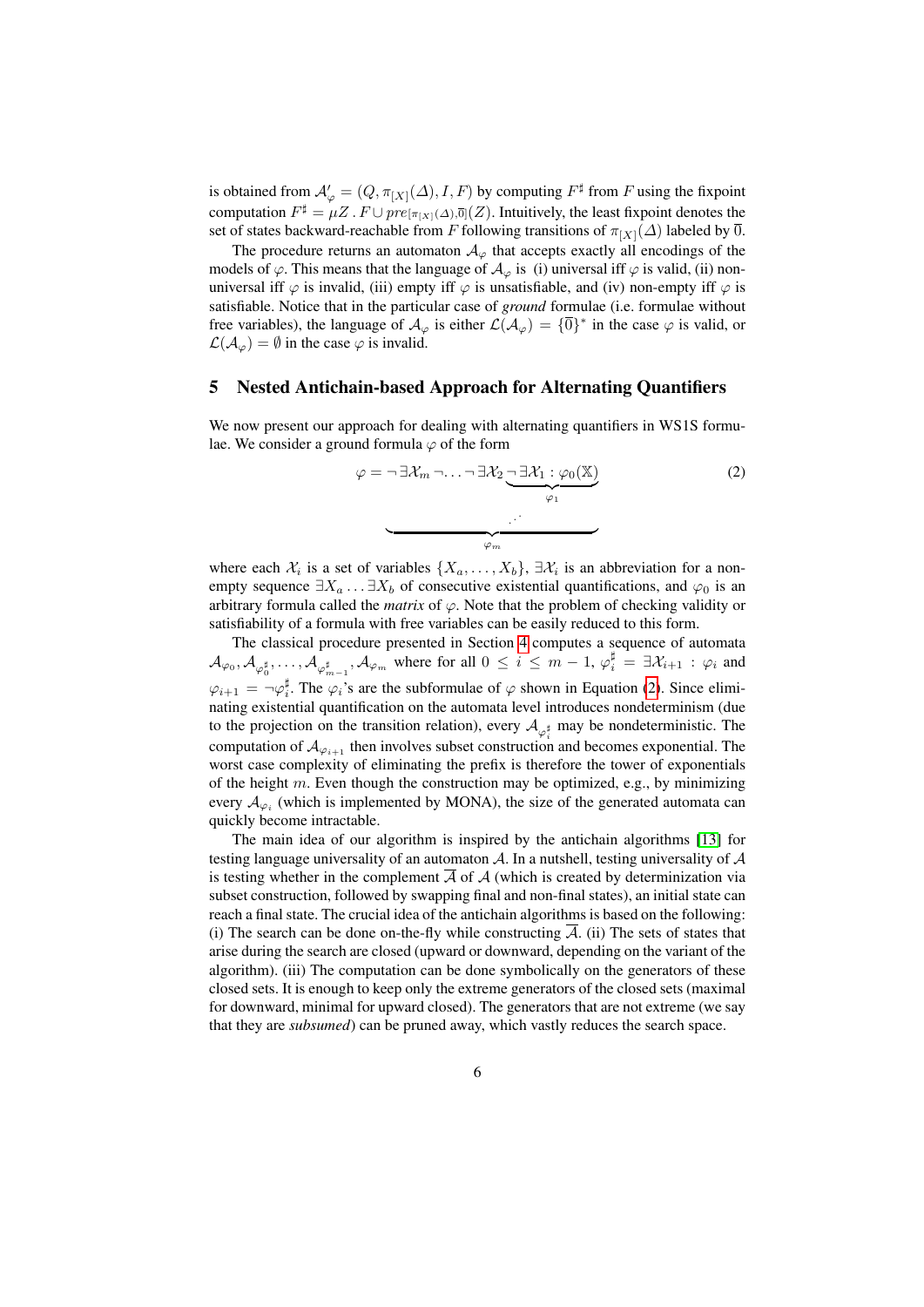We notice that individual steps of the algorithm for constructing  $A_{\varphi}$  are very similar to testing universality. Automaton  $\mathcal{A}_{\varphi_i}$  arises by subset construction from  $\mathcal{A}_{\varphi_{i-1}^\sharp}$ , and to compute  $\mathcal{A}_{\varphi_i^{\sharp}}$ , it is necessary to compute the set of final states  $F_i^{\sharp}$ . Those are states backward reachable from the final states of  $A_{\varphi_i}$  via a subset of transitions of  $\Delta_i$  (those labelled by symbols projected to  $\overline{0}$  by  $\pi_{i+1}$ ). To compute  $F_i^{\sharp}$ , the antichain algorithms could be actually taken off-the-shelf and run with  $\mathcal{A}_{\varphi_{i-1}^{\sharp}}$  in the role of the input A and  $\mathcal{A}_{\varphi_i^{\sharp}}$  in the role of A. However, this approach has the following two problems. First, antichain algorithms do not produce the automaton  $\mathcal{A}$  (here  $\mathcal{A}_{\varphi_i^{\sharp}}$ ), but only a symbolic representation of a set of (backward) reachable states (here of  $F_i^{\sharp}$ ). Since  $\mathcal{A}_{\varphi_i^{\sharp}}$  is the input of the construction of  $\mathcal{A}_{\varphi_{i+1}}$ , the construction of  $\mathcal{A}_{\varphi}$  could not continue. The other problem is that the size of the input  $\mathcal{A}_{\varphi_{i-1}^{\sharp}}$  of the antichain algorithm is only limited by the tower of exponentials of the height  $i - 1$ , and this might be already far out of reach.

The main contribution of our paper is an algorithm that alleviates the two problems mentioned above. It is based on a novel way of performing not only one, but all the  $2m$ steps of the construction of  $A_{\varphi}$  on-the-fly. It uses a nested symbolic representation of sets of states and a form of nested subsumption pruning on all levels of their structure. This is achieved by a substantial refinement of the basic ideas of antichain algorithms.

#### 5.1 Structure of the Algorithm

Let us now start explaining our on-the-fly algorithm for handling quantifier alternation. Following the construction of automata in Section [4,](#page-3-0) the structure of the automata from the previous section,  $\mathcal{A}_{\varphi_0}, \mathcal{A}_{\varphi_0^{\sharp}}, \dots, \mathcal{A}_{\varphi_{m-1}^{\sharp}}, \mathcal{A}_{\varphi_m}$ , can be described using the following recursive definition. We use  $\pi_i(C)$  for any mathematical structure C to denote projection of all variables in  $\mathcal{X}_1 \cup \cdots \cup \mathcal{X}_i$  from C.

Let  $\mathcal{A}_{\varphi_0} = (Q_0, \Delta_0, I_0, F_0)$  be an FA over X. Then, for each  $0 \leq i < m$ ,  $\mathcal{A}_{\varphi_i^{\sharp}}$  and  $\mathcal{A}_{\varphi_{i+1}}$  are FAs over  $\pi_{i+1}(\mathbb{X})$  that have from the construction the following structure:

$$
\begin{array}{ll}\mathcal{A}_{\varphi_i^\sharp} = (Q_i, \varDelta_i^\sharp, I_i, F_i^\sharp) \text{ where}\\ \varDelta_i^\sharp = \pi_{i+1}(\varDelta_i) \text{ and }\\ F_i^\sharp = \mu Z \cdot F_i \cup pre[\varDelta_i^\sharp, \overline{0}](Z).\end{array} \qquad \left\{ \begin{array}{ll} \mathcal{A}_{\varphi_{i+1}} = (Q_{i+1}, \varDelta_{i+1}, I_{i+1}, F_{i+1}) \text{ where } \\ \varDelta_{i+1} = \left\{R \xrightarrow{\tau} post[\varDelta_i^\sharp, \tau](R) \Big| R \in Q_{i+1} \right\}, \\ Q_{i+1} = 2^{Q_i}, \quad I_{i+1} = \{I_i\}, \quad \text{and} \quad F_{i+1} = \downarrow Q_i \setminus F_i^\sharp\}.\end{array} \right.
$$

We recall that  $\mathcal{A}_{\varphi_i^{\sharp}}$  directly corresponds to existential quantification (cf. Section [4\)](#page-3-0), and  $\mathcal{A}_{\varphi_{i+1}}$  directly corresponds to the complement of  $\mathcal{A}_{\varphi_i^{\sharp}}$  (cf. Section [3\)](#page-2-1).

A crucial observation behind our approach is that, because  $\varphi$  is ground,  $\mathcal{A}_{\varphi}$  is an FA over an empty set of variables, and, therefore,  $\mathcal{L}(\mathcal{A}_{\varphi})$  is either the empty set  $\emptyset$  or the set  $\{\overline{0}\}^*$ . Therefore, we need to distinguish between these two cases only. To determine which of them holds, we do not need to explicitly construct the automaton  $A_{\varphi}$ . Instead, it suffices to check whether  $\mathcal{A}_{\varphi}$  accepts the empty string  $\epsilon$ . This is equivalent to checking existence of a state that is at the same time final and initial, that is

$$
\models \varphi \quad \text{iff} \quad I_m \cap F_m \neq \emptyset. \tag{3}
$$

To compute  $I_m$  from  $I_0$  is straightforward (it equals  $\{\{\ldots\{\{I_0\}\}\ldots\}\}\)$  nested mtimes). In the rest of the section, we will describe how to compute  $F_m$  (its symbolic representation), and how to test whether it intersects with  $I_m$ .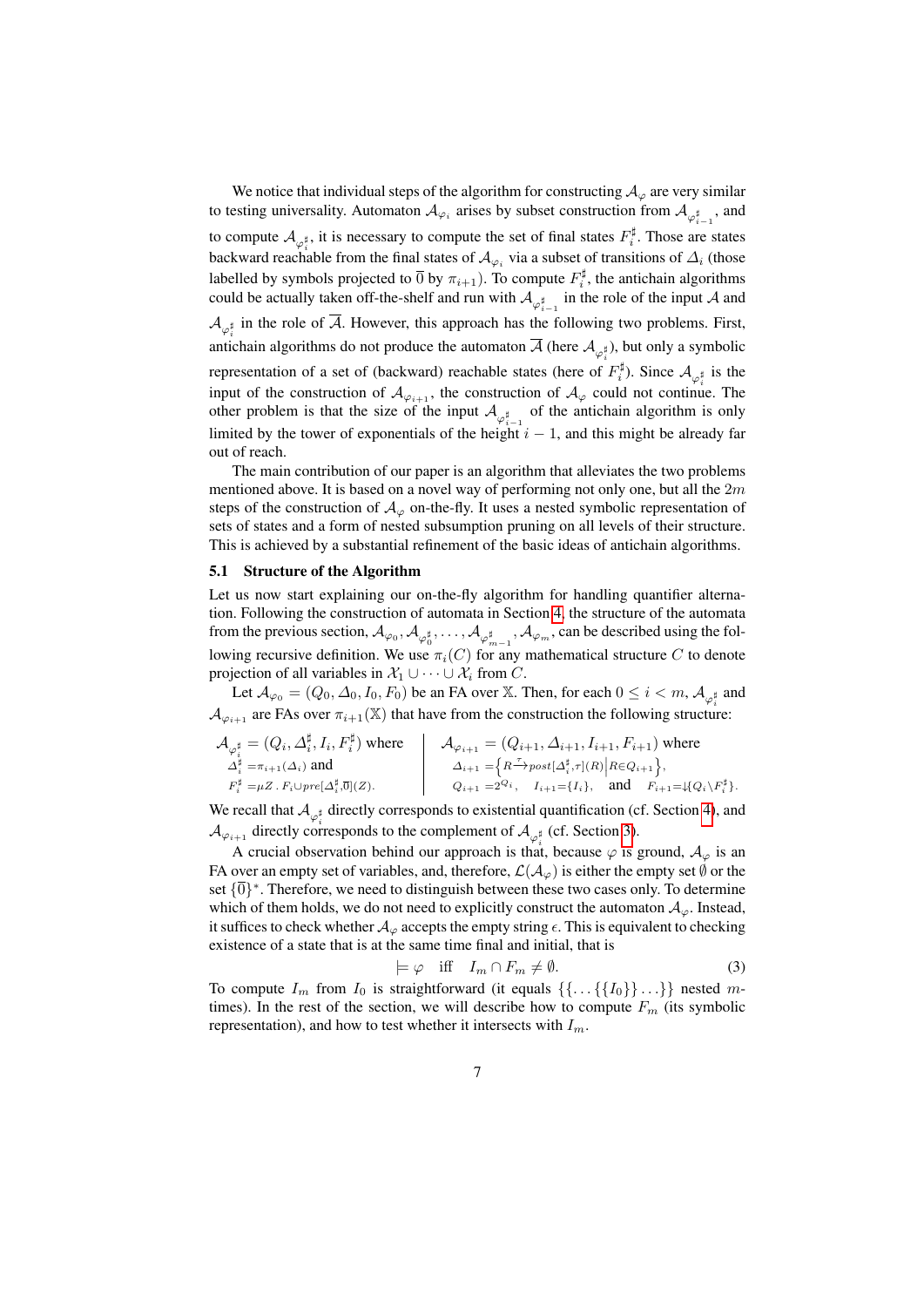The algorithm takes advantage of the fact that to represent final states, one can use their complement, the set of non-final states. For  $0 \le i \le m$ , we write  $N_i$  and  $N_i^{\sharp}$ to denote the sets of non-final states  $Q_i \setminus F_i$  of  $\mathcal{A}_i$  and  $Q_i \setminus F_i^{\sharp}$  of  $\mathcal{A}_i^{\sharp}$ , respectively. The algorithm will then instead of computing the sequence of automata  $A_{\varphi_0}, A_{\varphi_0^{\sharp}}, \ldots$  $\mathcal{A}_{\varphi_{m-1}^\sharp}, \mathcal{A}_{\varphi_m}$  compute the sequence  $F_0, F_0^\sharp, N_1, N_1^\sharp, \dots$  up to either  $F_m$  (if  $m$  is even) or  $N_m$  (if m is odd), which suffices for testing the validity of  $\varphi$ . The algorithm starts with  $F_0$  and uses the following recursive equations:

<span id="page-7-1"></span>(i) 
$$
F_{i+1} = \downarrow \{ N_i^{\sharp} \}
$$
 (ii)  $F_i^{\sharp} = \mu Z . F_i \cup pre[\Delta_i^{\sharp}, \overline{0}](Z)$   
(iii)  $N_{i+1} = \uparrow \coprod \{ F_i^{\sharp} \}$  (iv)  $N_i^{\sharp} = \nu Z . N_i \cap cpre[\Delta_i^{\sharp}, \overline{0}](Z)$  (4)

Intuitively, Equations (i) and (ii) are directly from the definition of  $A_i$  and  $A_i^{\sharp}$ . Equation (iii) is a dual of Equation (i):  $N_{i+1}$  contains all subsets of  $Q_i$  that contain at least one state from  $F_i^{\sharp}$ . Finally, Equation (iv) is a dual of Equation (ii): in the k-th iteration of the greatest fixpoint computation, the current set of states  $Z$  will contain all states that cannot reach an  $F_i$  state over  $\overline{0}$  within k steps. In the next iteration, only those states of Z are kept such that all their  $\overline{0}$ -successors are in Z. Hence, the new value of Z is the set of states that cannot reach  $F_i$  over  $\overline{0}$  in  $k + 1$  steps, and the computation stabilises with the set of states that cannot reach  $F_i$  over  $\overline{0}$  in any number of steps.

In the next two sections, we will show that both of the above fixpoint computations can be carried out symbolically on representatives of upward/downward closed sets. Particularly, in Sections [5.2](#page-7-0) and [5.3,](#page-9-0) we show how the fixpoints from Equations (ii) and (iv) can be computed symbolically, using subsets of  $Q_{i-1}$  as representatives (generators) of upward/downward closed subsets of  $Q_i$ . Section [5.4](#page-10-0) explains how the above symbolic fixpoint computations can be carried out using nested terms of depth  $i$  as a symbolic representation of computed states of  $Q_i$ . Section [5.5](#page-11-0) shows how to test emptiness of  $I_m \cap F_m$  on the symbolic terms, and Section [5.6](#page-11-1) describes the subsumption relation used to minimize the symbolic term representation used within computations of Equations (ii) and (iv). Proofs of the lemmas and used equations can be found in [\[25\]](#page-14-22).

## <span id="page-7-0"></span>5.2 Computing  $N_i^\sharp$  on Representatives of  $\uparrow \coprod \mathcal{R}$ -sets

Computing  $N_i^{\sharp}$  at each odd level of the hierarchy of automata is done by computing the greatest fixpoint of the function from Equation [\(4i](#page-7-1)v):

$$
f_{N_i^{\sharp}}(Z) = N_i \cap \operatorname{cpre}[\Delta_i^{\sharp}, \overline{0}](Z). \tag{5}
$$

We will show that the whole fixpoint computation from Equation [\(4i](#page-7-1)v) can be carried out symbolically on the representatives of  $Z$ . We will explain that: (a) All intermediate values of Z have the form  $\uparrow \coprod \mathcal{R}, \mathcal{R} \subseteq Q_i$ , so the sets  $\mathcal{R}$  can be used as their symbolic representatives. (b) *cpre* and  $\cap$  can be computed on such a representation efficiently.

Let us start with the computation of  $cpre[\Delta_i^{\sharp},\tau](Z)$  where  $\tau \in \pi_{i+1}(\mathbb{X})$ , assuming that Z is of the form  $\uparrow \coprod \mathcal{R}$ , represented by  $\mathcal{R} = \{R_1, \ldots, R_n\}$ . Observe that a set of symbolic representatives  $R$  stands for the intersection of denotations of individual representatives, that is

<span id="page-7-2"></span>
$$
\uparrow \coprod \mathcal{R} = \bigcap_{R_j \in \mathcal{R}} \uparrow \coprod \{R_j\}.
$$
 (6)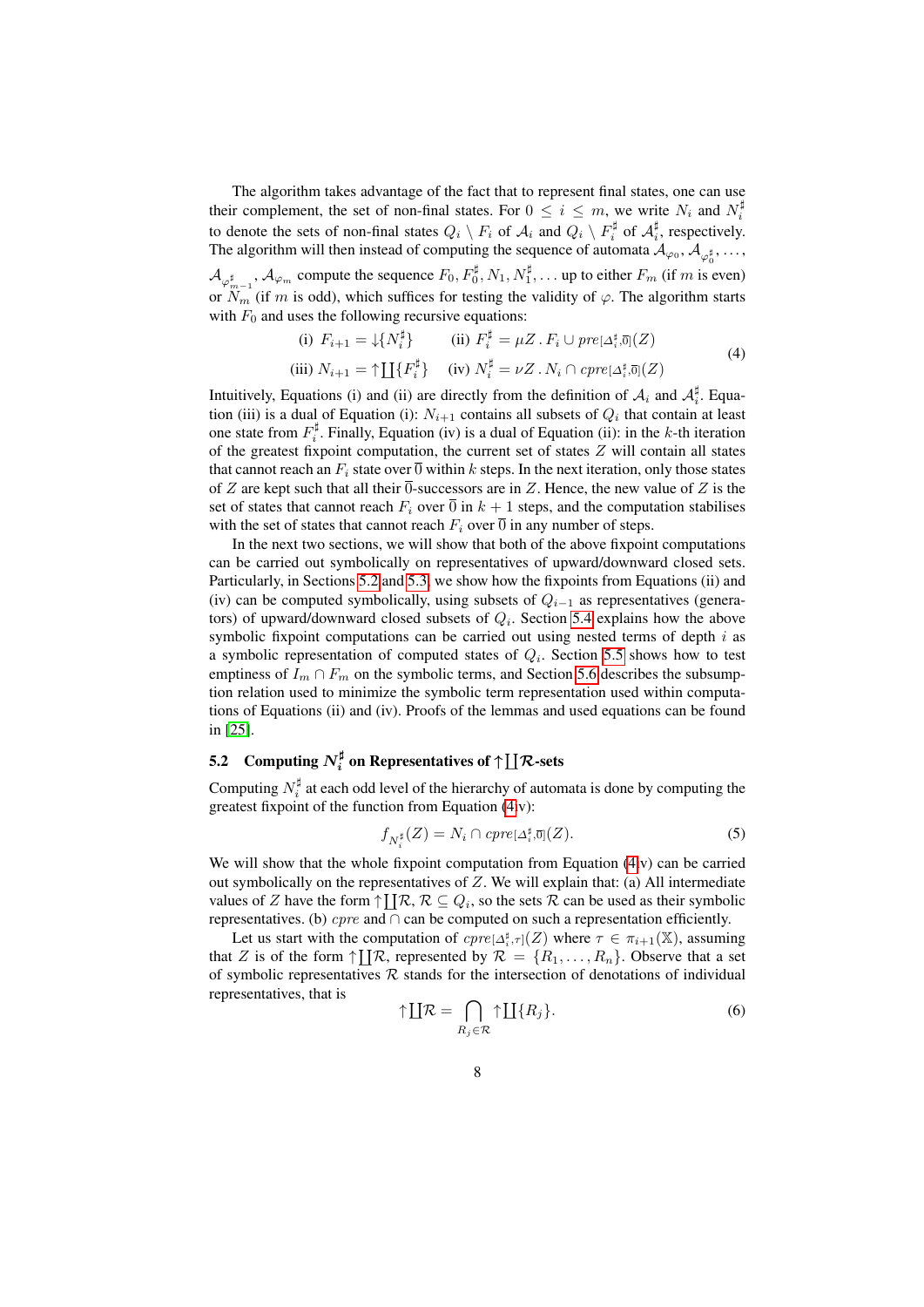Z can thus be written as the *cpre*-image  $cpre[\Delta_i^{\sharp}, \tau](\bigcap \mathcal{S})$  of the intersection of the elements of a set S having the form  $\uparrow \coprod \{R_j\}, R_j \in \mathcal{R}$ . Further, because *cpre* distributes over ∩, we can compute the *cpre*-image of an intersection by computing intersection of the cpre-images, i.e.,

<span id="page-8-1"></span><span id="page-8-0"></span>
$$
cpre[\Delta_i^{\sharp}, \tau](\bigcap \mathcal{S}) = \bigcap_{S \in \mathcal{S}} cpre[\Delta_i^{\sharp}, \tau](S). \tag{7}
$$

By the definition of  $\Delta_i^{\sharp}$  (where  $\Delta_i^{\sharp} = \pi_{i+1}(\Delta_i)$ ),  $cpre[\Delta_i^{\sharp}, \tau](S)$  can be computed using the transition relation  $\Delta_i$  for the price of further refining the intersection. In particular,

$$
cpre[\Delta_i^{\sharp}, \tau](S) = \bigcap_{\omega \in \pi_{i+1}^{-1}(\tau)} cpre[\Delta_i, \omega](S).
$$
 (8)

Intuitively,  $cpre[\Delta_i^{\sharp}, \tau](S)$  contains states from which every transition labelled by *any* symbol that is projected to  $\tau$  by  $\pi_{i+1}$  has its target in S. Using Equations [\(6\)](#page-7-2), [\(7\)](#page-8-0), and [\(8\)](#page-8-1), we can write  $cpre[\Delta_i^{\sharp}, \tau](Z)$  as  $\bigcap_{S \in \mathcal{S}, \omega \in \pi_{i+1}^{-1}(\tau)} cpre[\Delta_i, \omega](S)$ .

To compute the individual conjuncts  $cpre[\Delta_i,\omega](S)$ , we take advantage of the fact that every S is in the special form  $\uparrow \coprod \{R_j\}$ , and that  $\Delta_i$  is, by its definition (determinization via subset construction), *monotone* w.r.t. ⊆. That is, if  $P \stackrel{\omega}{\rightarrow} P' \in \Delta_i$  for some  $P, P' \in Q_i$ , then for every  $R \supseteq P$ , there is  $R' \supseteq P'$  s.t.  $R \stackrel{\omega}{\to} R' \in \Delta_i$ . Due to monotonicity, the  $cpre[\Delta_i,\omega]$ -image of an upward closed set is also upward closed. Moreover, we observe that it can be computed symbolically using  $pre$  on elements of its generators. Particularly, for a set of singletons  $S = \uparrow \coprod \{R_j\}$ , we get the following equation:

<span id="page-8-3"></span><span id="page-8-2"></span>
$$
cpre[\Delta_i,\omega](\uparrow \coprod \{R_j\}) = \uparrow \coprod \{pre[\Delta_{i-1}^{\sharp},\omega](R_j)\}.
$$
\n(9)

Intuitively, the sets with *post*-images above a singleton  $\{p\} \in \{ \{p\} \mid p \in R_j \}$  $\uparrow \coprod \{R_j\}$  are those that contain at least one state  $q \in Q_{i-1}$  s.t.  $q \stackrel{\omega}{\rightarrow} p \in \Delta_{i-1}^{\sharp}$ . Using [\(9\)](#page-8-2),  $cpre[\Delta_i^{\sharp}, \tau](Z)$  can be rewritten as  $\bigcap_{R \in \mathcal{R}, \omega \in \pi_{i+1}^{-1}(\tau)} \uparrow \coprod \{pre[\Delta_{i-1}^{\sharp}, \omega](R_j)\}.$ By applying [\(6\)](#page-7-2), we get the final formula for  $cpre[\Delta_i^{\sharp}, \tau]$  shown in the lemma below.

**Lemma 1.** 
$$
cpre[\Delta_i^{\sharp}, \tau](\uparrow \coprod \mathcal{R}) = \uparrow \coprod \{ pre[\Delta_{i-1}^{\sharp}, \omega](R_j) \mid \omega \in \pi_{i+1}^{-1}(\tau), R_j \in \mathcal{R} \}.
$$

To compute  $f_{N_i^{\sharp}}(Z)$ , it remains to intersect  $cpre[\Delta_i^{\sharp},\overline{0}](Z)$ , computed using Lemma [1,](#page-8-3) with  $N_i$ . By Equation [\(4i](#page-7-1)ii),  $N_i$  equals  $\uparrow \coprod \{F_{i-1}^{\sharp}\}\$ , and, by Equation [\(6\)](#page-7-2), the intersection can be done symbolically as

<span id="page-8-4"></span>
$$
f_{N_i^{\sharp}}(Z) = \uparrow \coprod \left( \{ F_{i-1}^{\sharp} \} \cup \left\{ \text{pre}[\Delta_{i-1}^{\sharp}, \omega] \left( R_j \right) \mid \omega \in \pi_{i+1}^{-1}(\overline{0}), R_j \in \mathcal{R} \right\} \right). \tag{10}
$$

Finally, note that a symbolic application of  $f_{N_i^{\sharp}}$  to  $Z = \uparrow \coprod \mathcal{R}$  represented as the set  $\mathcal{R}$ reduces to computing pre-images of the elements of  $\mathcal R$ , which are then put next to each other, together with  $F_{i-1}^{\sharp}$ . The computation starts from  $N_i = \uparrow \coprod \{F_{i-1}^{\sharp}\}\$ , represented by  $\{F_{i-1}^{\sharp}\}\$ , and each of its steps, implemented by Equation [\(10\)](#page-8-4), preserves the form of sets  $\uparrow$   $\coprod$   $\mathcal R$ , represented by  $\mathcal R$ .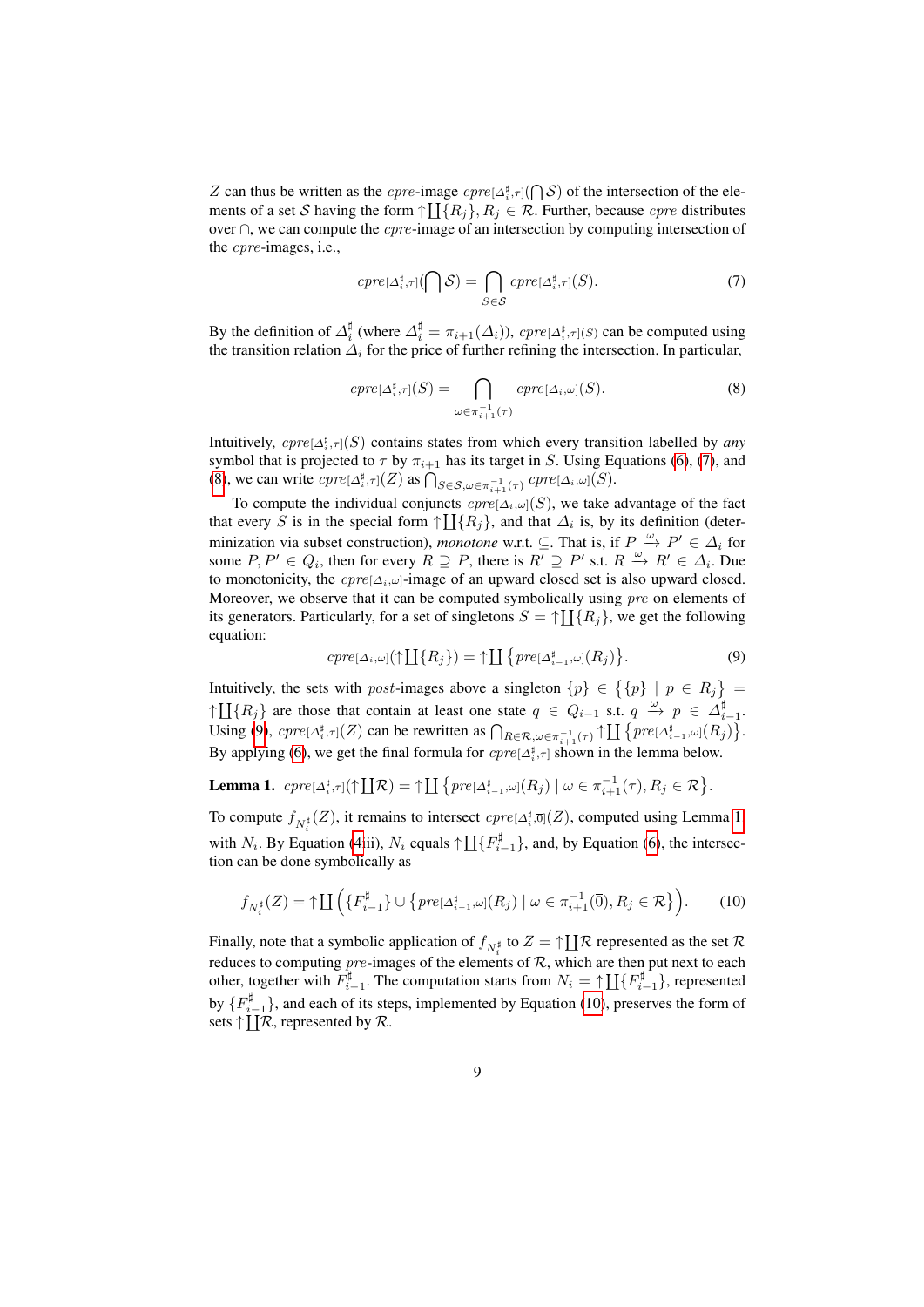## <span id="page-9-0"></span>5.3 Computing  $F_i^{\sharp}$  on Representatives of  $\downarrow \mathcal{R}$ -sets

Similarly as in the previous section, computation of  $F_i^{\sharp}$  at each even level of the automata hierarchy is done by computing the least fixpoint of the function

$$
f_{F_i^{\sharp}}(Z) = F_i \cup pre[\Delta_i^{\sharp}, \overline{0}](Z). \tag{11}
$$

We will show that the whole fixpoint computation from Equation [\(4i](#page-7-1)i) can be carried out symbolically. We will explain the following: (a) All intermediate values of  $Z$  are of the form  $\downarrow \mathcal{R}, \mathcal{R} \subseteq Q_i$ , so the sets  $\mathcal{R}$  can be used as their symbolic representatives. (b) pre and ∪ can be computed efficiently on such a symbolic representation. The computation is a simpler analogy of the one in Section [5.2.](#page-7-0)

We start with the computation of  $pre[\Delta_i^{\sharp}, \tau](Z)$  where  $\tau \in \pi_{i+1}(\mathbb{X})$ , assuming that Z is of the form  $\downarrow \mathcal{R}$ , represented by  $\mathcal{R} = \{R_1, \ldots, R_n\}$ . A simple analogy to Equations [\(6\)](#page-7-2) and [\(7\)](#page-8-0) of Section [5.2](#page-7-0) is that the union of downward closed sets is a downward closed set generated by the union of their generators, i.e.,  $\downarrow \mathcal{R} = \bigcup_{R_j \in \mathcal{R}} \downarrow \{R_j\}$  and that pre distributes over union, i.e.,  $pre[\Delta_i^{\sharp}, \tau](\bigcup \mathcal{R}) = \bigcup_{R_j \in \mathcal{R}} pre[\Delta_i^{\sharp}, \tau](\downarrow \{R_j\})$ . An analogy of Equation [\(8\)](#page-8-1) holds too:

<span id="page-9-1"></span>
$$
pre[\Delta_i^{\sharp}, \tau](S) = \bigcup_{\omega \in \pi_{i+1}^{-1}(\tau)} pre[\Delta_i, \omega](S).
$$
 (12)

Intuitively,  $pre[\Delta_i^{\sharp}, \tau](S)$  contains states from which *at least one* transition labelled by *any* symbol that is projected to  $\tau$  by  $\pi_{i+1}$  leaves with the target in S. Using Equa-tion [\(12\)](#page-9-1), we can write  $pre[\Delta_i^{\sharp}, \tau](Z)$  as  $\bigcup_{R_j \in \mathcal{R}, \omega \in \pi_{i+1}^{-1}(\tau)} pre[\Delta_i, \omega](\downarrow \{R_j\}).$ 

To compute the individual disjuncts  $pre[\Delta_i, \omega](\downarrow \{R_i\})$ , we take advantage of the fact that every  $\downarrow$ { $R_j$ } is downward closed, and that  $\Delta_i$  is, by definition (determinization by subset construction), *monotone* w.r.t.  $\supseteq$ . That is, if  $P \stackrel{\omega}{\to} P' \in \Delta_i$  for some  $P, P' \in Q_i$ , then for every  $R \subseteq P$ , there is  $R' \subseteq P'$  s.t.  $R \stackrel{\omega}{\to} R' \in \Delta_i$ . Due to monotonicity, the  $pre[\Delta_i,\omega]$ -image of a downward closed set is downward closed. Moreover, we observe that it can be computed symbolically using *cpre* on elements of its generators. In particular, for a set  $\{\{R_i\}$ , we get the following equation, which is a dual of Equation [\(9\)](#page-8-2):

<span id="page-9-4"></span><span id="page-9-3"></span>
$$
pre[\Delta_i, \omega] (\downarrow \{R_j\}) = \downarrow \{ \text{cpre}[\Delta_{i-1}^{\sharp}, \omega] (R_j) \}. \tag{13}
$$

<span id="page-9-2"></span>Intuitively, the sets with the *post*-images below  $R_i$  are those which do not have an outgoing transition leading outside  $R_j$ . The largest such set is  $cpre[\Delta_{i-1}^{\sharp}, \omega](R_j)$ . Using Equation [\(13\)](#page-9-2),  $pre[\Delta_i^{\sharp}, \tau](Z)$  can be rewritten as  $\bigcup_{R_j \in \mathcal{R}, \omega \in \pi_{i+1}^{-1}(\tau)} \bigcup \{cpre[\Delta_{i-1}^{\sharp}, \omega](R_j)\},$ which gives us the final formula for  $pre[\Delta_i^{\sharp}, \tau]$  described in Lemma [2.](#page-9-3)

**Lemma 2.**  $pre[\Delta_i^{\sharp}, \tau](\downarrow \mathcal{R}) = \downarrow \{ \text{cpre}[\Delta_{i-1}^{\sharp}, \omega](R_j) \mid \omega \in \pi_{i+1}^{-1}(\tau), R_j \in \mathcal{R} \}.$ 

To compute  $f_{F_i^{\sharp}}(Z)$ , it remains to unite  $pre[\Delta_i^{\sharp}, \overline{0}](Z)$ , computed using Lemma [2,](#page-9-3) with  $F_i$ . From Equation [\(4i](#page-7-1)),  $F_i$  equals  $\downarrow$  { $N_{i-1}^{\sharp}$ }, so the union can be done symbolically as

$$
f_{F_i^{\sharp}}(Z) = \downarrow \left( \{ N_{i-1}^{\sharp} \} \cup \{ \text{cpre}[\Delta_{i-1}^{\sharp}, \omega] \left( R_j \right) \mid \omega \in \pi_{i+1}^{-1}(\overline{0}), R_j \in \mathcal{R} \} \right). \tag{14}
$$

Therefore, a symbolic application of  $f_{F_i^{\sharp}}$  to  $Z = \downarrow \mathcal{R}$  represented using the set  $\mathcal{R}$ reduces to computing  $cpre$ -images of elements of  $R$ , which are put next to each other,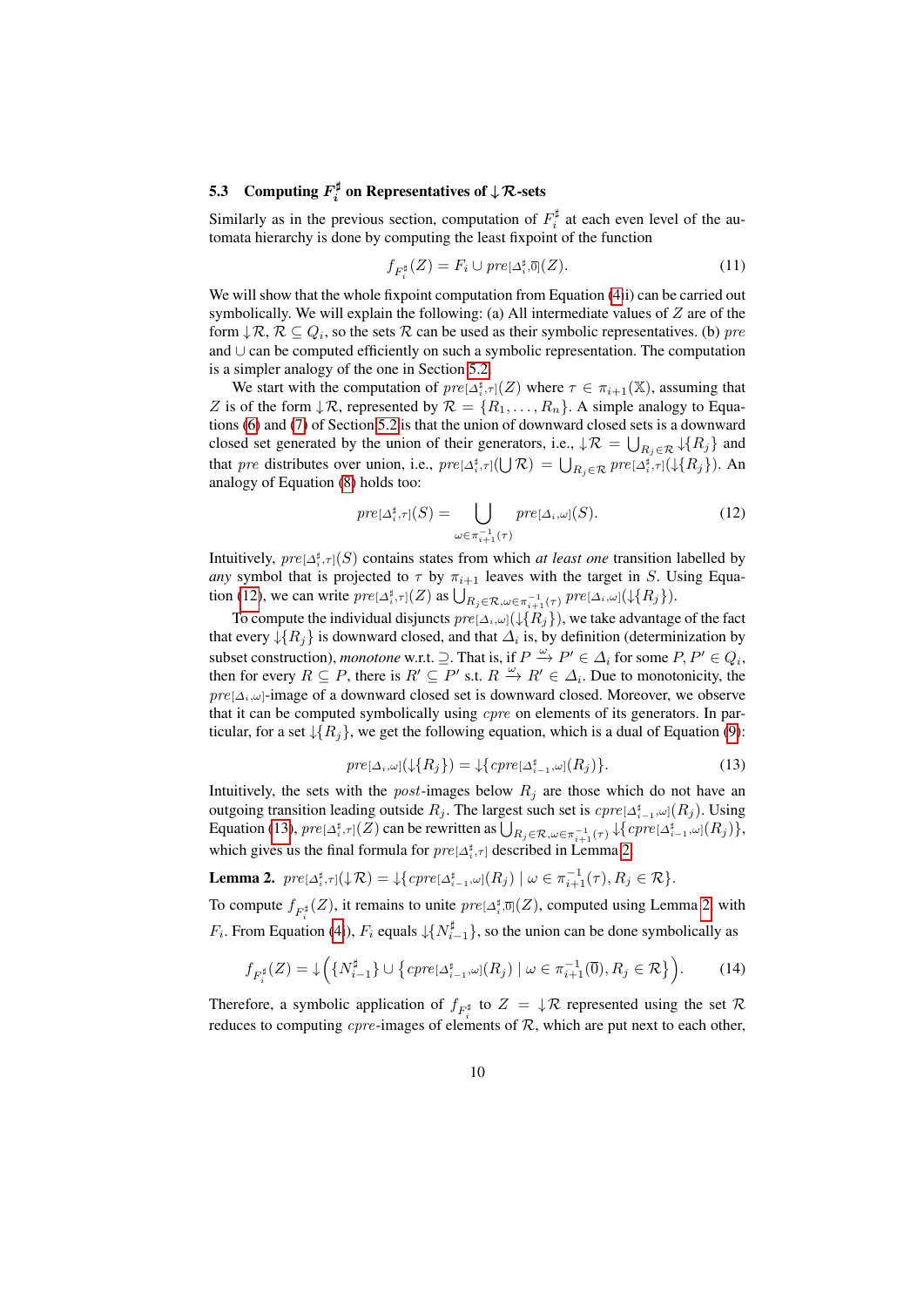together with  $N_{i-1}^{\sharp}$ . The computation starts from  $F_i = \cup \{N_{i-1}^{\sharp}\}$ , represented by  $N_{i-1}^{\sharp}$ , and each of its steps, implemented by Equation [\(14\)](#page-9-4), preserves the form of sets  $\downarrow \mathcal{R}$ , represented by  $R$ .

## <span id="page-10-0"></span>5.4 Computation of  $F_i^\sharp$  and  $N_i^\sharp$  on Symbolic Terms

Sections [5.2](#page-7-0) and [5.3](#page-9-0) show how sets of states arising within the fixpoint computations from Equations [\(4i](#page-7-1)i) and [\(4i](#page-7-1)v) can be represented symbolically using representatives which are sets of states of the lower level. The sets of states of the lower level will be again represented symbolically. When computing the fixpoint of level  $i$ , we will work with nested symbolic representation of states of depth  $i$ . Particularly, sets of states of  $Q_k, 0 \leq k \leq i$ , are represented by *terms of level* k where a term of level 0 is a subset of  $Q_0$ , a term of level  $2j + 1$ ,  $j \ge 0$ , is of the form  $\uparrow \coprod \{t_1, \ldots, t_n\}$  where  $t_1, \ldots, t_n$ are terms of level 2j, and a term of level 2j,  $j > 0$ , is of the form  $\{t_1, \ldots, t_n\}$  where  $t_1, \ldots, t_n$  are terms of level  $2j - 1$ .

The computation of *cpre* and  $f_{N^{\sharp}_{2j+1}}$  on a term of level  $2j + 1$  and computation of *pre* and  $f_{F_{2j}^{\sharp}}$  on a term of level  $2j$  then becomes a recursive procedure that descends via the structure of the terms and produces again a term of level  $2j + 1$  or  $2j$ , respectively. In the case of *cpre* and  $f_{N^{\sharp}_{2j+1}}$  called on a term of level  $2j + 1$  $2j + 1$ , Lemma 1 reduces the computation to a computation of *pre* on its sub-terms of level  $2j$ , which is again reduced by Lemma [2](#page-9-3) to a computation of *cpre* on terms of level  $2j - 1$ , and so on until the bottom level where the algorithm computes  $pre$  on the terms of level  $0$  (subsets of  $(Q_0)$ . The case of *pre* and  $f_{F_{2j}^{\sharp}}$  called on a term of level  $2j$  is symmetrical.

*Example* We will demonstrate the run of our algorithm on the following abstract example. Consider a ground WS1S formula  $\varphi = \exists \mathcal{X}_3 \exists \mathcal{X}_2 \exists \mathcal{X}_1 : \varphi_0$  and an FA  $\mathcal{A}_0 =$  $(Q_0, \Delta_0, I_0 = \{a\}, F_0 = \{a, b\})$  that represents  $\varphi_0$ . Recall that our method decides validity of  $\varphi$  by computing symbolically the sequence of sets  $F_0^{\sharp}, N_1, N_1^{\sharp}, F_2, F_2^{\sharp}, N_3$ , each of them represented using a symbolic term, and then checks if  $I_3 \cap N_3 \neq \emptyset$ . In the following paragraph, we will show how such a sequence is computed and interleave the description with examples of possible intermediate results.

The fixpoint computation from Equation [\(4i](#page-7-1)i) of the first set in the sequence,  $F_0^{\sharp}$ , is an explicit computation of the set of states backward-reachable from  $F_0$  via  $\overline{0}$  transitions of  $\Delta_0^{\sharp}$ . It is done using Equation [\(12\)](#page-9-1), yielding, e.g., the term

$$
t[F_0^{\sharp}] = F_0^{\sharp} = \{a, b, c\}.
$$

The fixpoint computation of  $N_1^{\sharp}$  from Equation [\(4i](#page-7-1)v) of is done symbolically. It starts from  $N_1$  represented using Equation [\(4i](#page-7-1)ii) as the term  $t_{[N_1]} = \uparrow \coprod \{ \{a, b, c\} \}$ , and each of its iterations is carried out using Equation [\(10\)](#page-8-4). Equation [\(10\)](#page-8-4) transforms the problem of computing  $cpre[\Delta_1,\omega']$ -image of a term into a computation of a series of  $pre[\Delta_0^{\sharp},\omega]$ images of its sub-terms, which is carried out using Equation [\(12\)](#page-9-1) in the same way as when computing  $t[F_0^{\sharp}]$ , ending with, e.g., the term

$$
t[N_1^{\sharp}] = \uparrow \coprod \big\{ \{a, b, c\}, \{b, c\}, \{c, d\} \big\}.
$$

The term representing  $F_2$  is then  $t_{[F_2]} = \{t_{[N_1^{\sharp}]} \}$ , due to Equation [\(4i](#page-7-1)). The symbolic fixpoint computation of  $F_2^{\sharp}$  from Equation [\(4i](#page-7-1)i) then starts from  $t_{[F_2]}$ , in our example

$$
t[F_2] = \downarrow \left\{ \uparrow \coprod \big\{ \{a, b, c\}, \{b, c\}, \{c, d\} \big\} \right\}
$$

.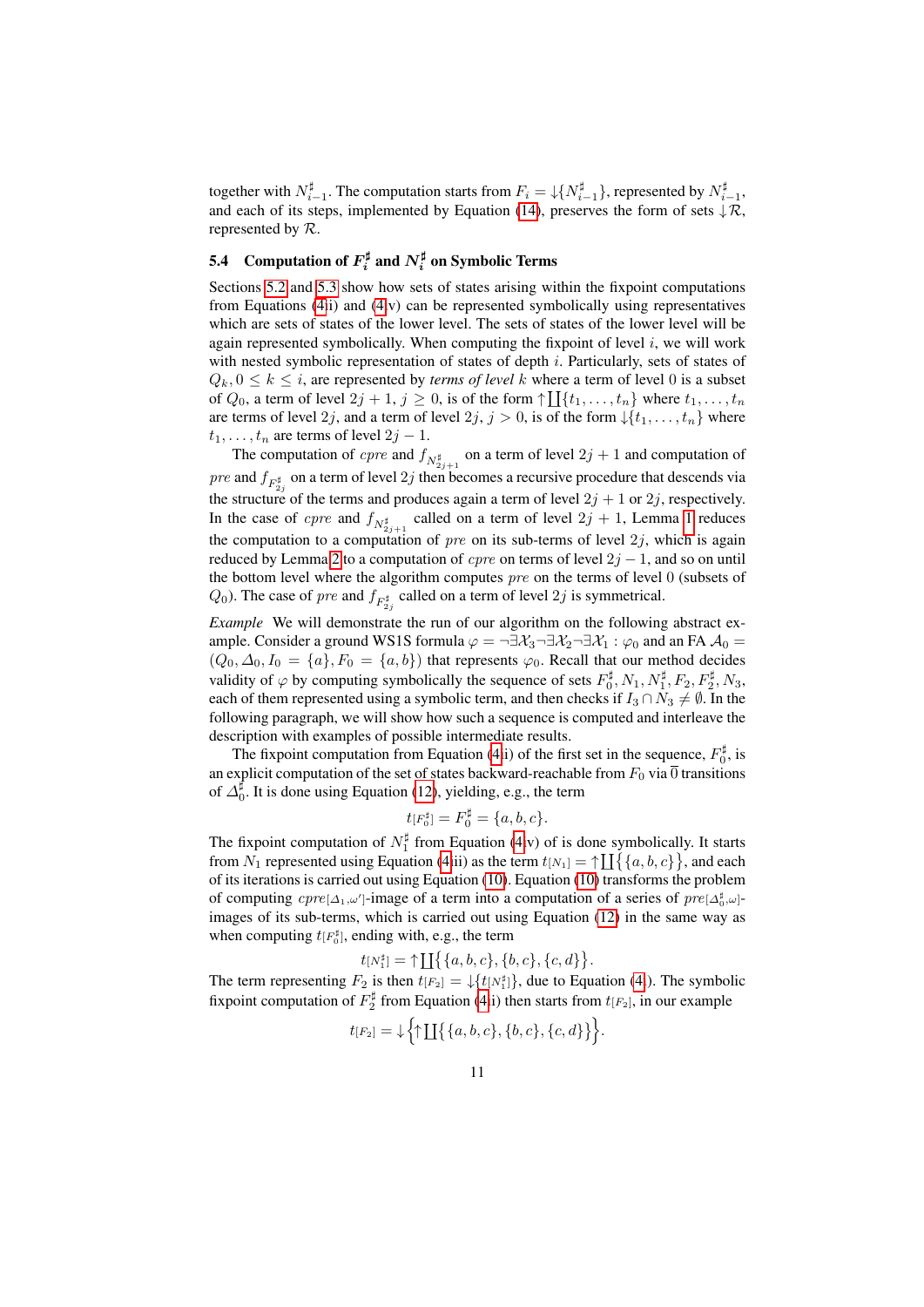Its steps are computed using Equation [\(14\)](#page-9-4), which transforms the computation of the image of  $pre[\Delta_2^{\sharp}, \omega']$  into computations of a series of  $cpre[\Delta_1^{\sharp}, \omega']$ -images of sub-terms. These are in turn transformed by Lemma [1](#page-8-3) into computations of  $pre[\Delta_0^{\sharp}, \omega]$ -images of sub-sub-terms, subsets of  $Q_0$ , in our example yielding, e.g., the term

$$
t[F_2^{\sharp}] = \downarrow \Big\{\uparrow \coprod \big\{\{a, b, c\}, \{b, c\}, \{c, d\}\big\}, \uparrow \coprod \big\{\{b\}, \{d\}\big\}, \uparrow \coprod \big\{\{a\}, \{c, d\}\big\}\Big\}.
$$

Using Equation [\(4i](#page-7-1)v), the final term representing  $N_3$  is then

$$
t_{[N_3]} = \uparrow \coprod \Biggl\{ \downarrow \Biggl\{ \uparrow \coprod \biggl\{ \{a,b,c\}, \{b,c\}, \{c,d\} \biggr\}, \uparrow \coprod \biggl\{ \{b\}, \{d\} \biggr\}, \uparrow \coprod \biggl\{ \{a\}, \{c,d\} \biggr\} \Biggr\}.
$$

In the next section, we will describe how we check whether  $I_3 \cap F_3 \neq \emptyset$  using the computed term  $t[N_3]$ .

# <span id="page-11-0"></span>5.5 Testing  $I_m \cap F_m \stackrel{?}{\neq} \emptyset$  on Symbolic Terms

Due to the special form of the set  $I_m$  (every  $I_i, 1 \leq i \leq m$ , is the singleton  $\{I_{i-1}\}\$ ), the test  $I_m \cap F_m \neq \emptyset$  can be done efficiently over the symbolic terms representing  $F_m$ . Because  $I_m = \{I_{m-1}\}\$ is a singleton set, testing  $I_m \cap F_m \neq \emptyset$  is equivalent to testing  $I_{m-1} \in F_m$ . If m is odd, our approach computes the symbolic representation of  $N_m$  instead of  $F_m$ . Obviously, since  $N_m$  is the complement of  $F_m$ , it holds that  $I_{m-1} \in F_m \iff I_{m-1} \notin N_m$ . Our way of testing  $I_{m-1} \in Y_m$  on a symbolic representation of the set  $Y_m$  of level m is based on the following equations:

<span id="page-11-2"></span>
$$
\{x\} \in \downarrow \mathbb{Y} \qquad \iff \quad \exists Y \in \mathbb{Y} : x \in Y \tag{15}
$$

<span id="page-11-4"></span><span id="page-11-3"></span>
$$
\{x\} \in \uparrow \coprod \mathbb{Y} \quad \iff \quad \forall Y \in \mathbb{Y} : x \in Y \tag{16}
$$

and for  $i = 0$ ,  $I_0 \in \uparrow$   $\coprod Y \iff \forall Y \in \mathbb{Y} : I_0 \cap Y \neq \emptyset.$  (17)

Given a symbolic term  $t[X]$  of level m representing a set  $X \subseteq Q_m$ , testing emptiness of  $I_m \cap F_m$  or  $I_m \cap N_m$  can be done over  $t[X]$  by a recursive procedure that descends along the structure of  $t[X]$  using Equations [\(15\)](#page-11-2) and [\(16\)](#page-11-3), essentially generating an AND-OR tree, terminating the descent by the use of Equation [\(17\)](#page-11-4).

*Example* In the example of Section [5.4,](#page-10-0) we would test whether  $\{\{\{\{a\}\}\}\}\cap N_3 = \emptyset$ over  $t[N_3]$ . This is equivalent to testing whether  $I_2 = \{\{\{a\}\}\}\in N_3$ . From Equa-tion [\(16\)](#page-11-3) we get that  $I_2 \in N_3 \iff I_1 = \{\{a\}\}\in F_2^{\sharp}$  because  $F_2^{\sharp}$  is the denotation of the only sub-term  $t[F_2^{\sharp}]$  of  $t[N_3]$ . Equation [\(15\)](#page-11-2) implies that  $I_1 = \{\{a\}\}\in$  $F_2^{\sharp} \iff \{a\} \in N_1^{\sharp} \vee \{a\} \in \uparrow \coprod \big\{\{b\}, \{d\}\big\} \vee \{a\} \in \uparrow \coprod \big\{\{a\}, \{c, d\}\big\}$ . Each of the disjuncts could then be further reduced by Equation [\(16\)](#page-11-3) into a conjunction of membership queries on the base level which would be solved by Equation [\(17\)](#page-11-4). Since none of the disjuncts is satisfied, we conclude that  $I_1 \notin F_2^{\sharp}$ , so  $I_2 \notin N_3$ , implying that  $I_2 \in F_3$ and thus obtain the result  $\models \varphi$ .

#### <span id="page-11-1"></span>5.6 Subsumption of Symbolic Terms

Although the use of symbolic terms instead of an explicit enumeration of sets of states itself considerably reduces the searched space, an even greater degree of reduction can be obtained using subsumption inside the symbolic representatives to reduce their size, similarly as in the antichain algorithms [\[14\]](#page-14-13). For any set of sets  $X$  containing a pair of distinct elements  $Y, Z \in \mathbb{X}$  s.t.  $Y \subseteq Z$ , it holds that

<span id="page-11-5"></span>
$$
\downarrow X = \downarrow (X \setminus Y) \quad \text{and} \quad \uparrow \coprod X = \uparrow \coprod (X \setminus Z). \tag{18}
$$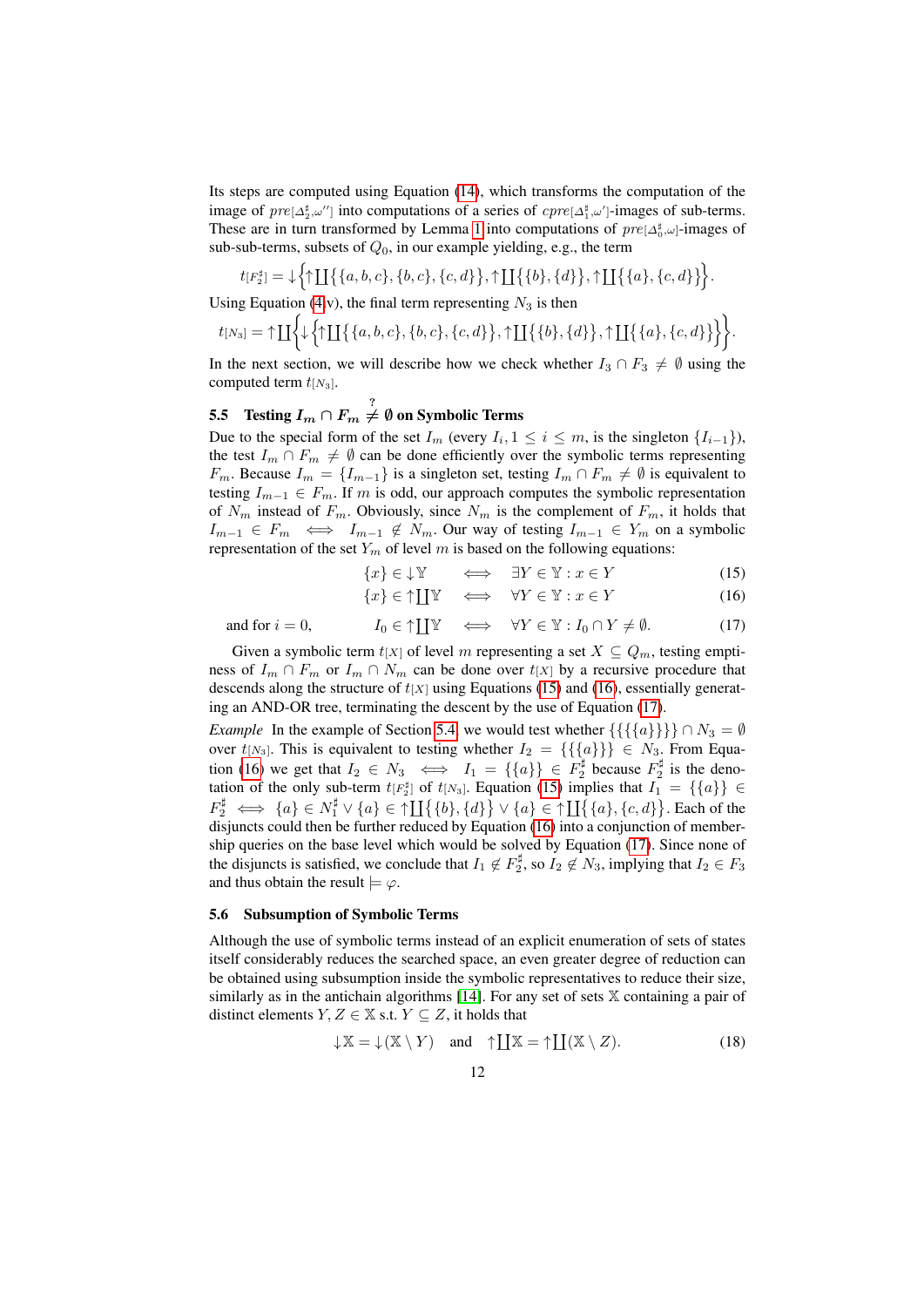Therefore, if X is used to represent the set  $\downarrow$  X, the element Y is *subsumed* by Z and can be removed from  $X$  without changing its denotation. Likewise, if  $X$  is used to represent ↑ ` X, the element Z is *subsumed* by Y and can be removed from X without changing its denotation. We can thus simplify any symbolic term by pruning out its sub-terms that represent elements subsumed by elements represented by other sub-terms, without changing the denotation of the term.

Computing subsumption on terms can be done using the following two equations:

$$
\downarrow \mathbb{X} \subseteq \downarrow \mathbb{Y} \qquad \iff \quad \forall X \in \mathbb{X} \exists Y \in \mathbb{Y} : X \subseteq Y \tag{19}
$$

$$
\uparrow \coprod \mathbb{X} \subseteq \uparrow \coprod \mathbb{Y} \qquad \Longleftrightarrow \qquad \forall Y \in \mathbb{Y} \exists X \in \mathbb{X} : X \subseteq Y. \tag{20}
$$

Using Equations [\(19\)](#page-12-1) and [\(20\)](#page-12-2), testing subsumption of terms of level  $i$  reduces to testing subsumption of terms of level  $i-1$ . The procedure for testing subsumption of two terms descends along the structure of the term, using [\(19\)](#page-12-1) and [\(20\)](#page-12-2) on levels greater than 0, and on level 0, where terms are subsets of  $Q_0$ , it tests subsumption by set inclusion.

*Example* In the example from Section [5.4,](#page-10-0) we can use the inclusion  $\{b, c\} \subseteq \{a, b, c\}$ and Equation [\(18\)](#page-11-5) to reduce  $t[N_1^{\sharp}] = \uparrow \coprod \big\{ \{a, b, c\}, \{b, c\}, \{c, d\} \big\}$  to the term

<span id="page-12-2"></span><span id="page-12-1"></span>
$$
t[N_1]' = \uparrow \coprod \{ \{b, c\}, \{c, d\} \}.
$$

Moreover, Equation [\(20\)](#page-12-2) implies that  $\uparrow \coprod \{ \{b, c\}, \{c, d\} \}$  is subsumed by the term  $\uparrow \coprod \big\{ \{b\}, \{d\} \big\}$ , and, therefore, we can reduce the term  $t_F^{\sharp}$  to the term

$$
t[F_2^{\sharp}]' = \downarrow \Big\{\uparrow \coprod \big\{\{b\},\{d\}\big\}, \uparrow \coprod \big\{\{a\},\{c,d\}\big\}\Big\}.
$$

### <span id="page-12-0"></span>6 Experimental Evaluation

We implemented a prototype of the presented approach in the tool  $dW \in [20]$  $dW \in [20]$  and evaluated it in a benchmark of both practical and generated examples. The tool uses the frontend of MONA to parse input formulae and also for the construction of the base automaton  $A_{\varphi_0}$ , and further uses the MTBDD-based representation of FAs from the libvata [\[21\]](#page-14-24) library. The tool supports the following two modes of operation.

In mode I, we use MONA to generate the deterministic automaton  $A_{\varphi_0}$  corresponding to the matrix of the formula  $\varphi$ , translate it to libvata and run our algorithm for handling the prefix of  $\varphi$  using libvata. In mode II, we first translate the formula  $\varphi$ into the formula  $\varphi'$  in prenex normal form (i.e., it consists of a quantifier prefix and a quantifier-free matrix) where the occurence of negation in the matrix is limited to literals, and then construct the nondeterministic automaton  $\mathcal{A}_{\varphi_0}$  directly using libvata.

Our experiments were performed on an Intel Core i7-4770@3.4 GHz processor with 32 GiB RAM. The practical formulae for our experiments that we report on here were obtained from the shape analysis of [\[5\]](#page-14-4) and evaluated using mode I of our tool; the results are shown in Table [1](#page-13-1) (see [\[20\]](#page-14-23) for additional experimental results). We measure the time of runs of the tools for processing only the prefix of the formulae. We can observe that w.r.t. the speed, we get comparable results; in some cases dWiNA is slower than MONA, which we attribute to the fact that our prototype implementation is, when compared with MONA, quite immature. Regarding space, we compare the sum of the number of states of all automata generated by MONA when processing the prefix of  $\varphi$  with the number of symbolic terms generated by  $dW$ iNA for processing the same. We can observe a significant reduction in the generated state space.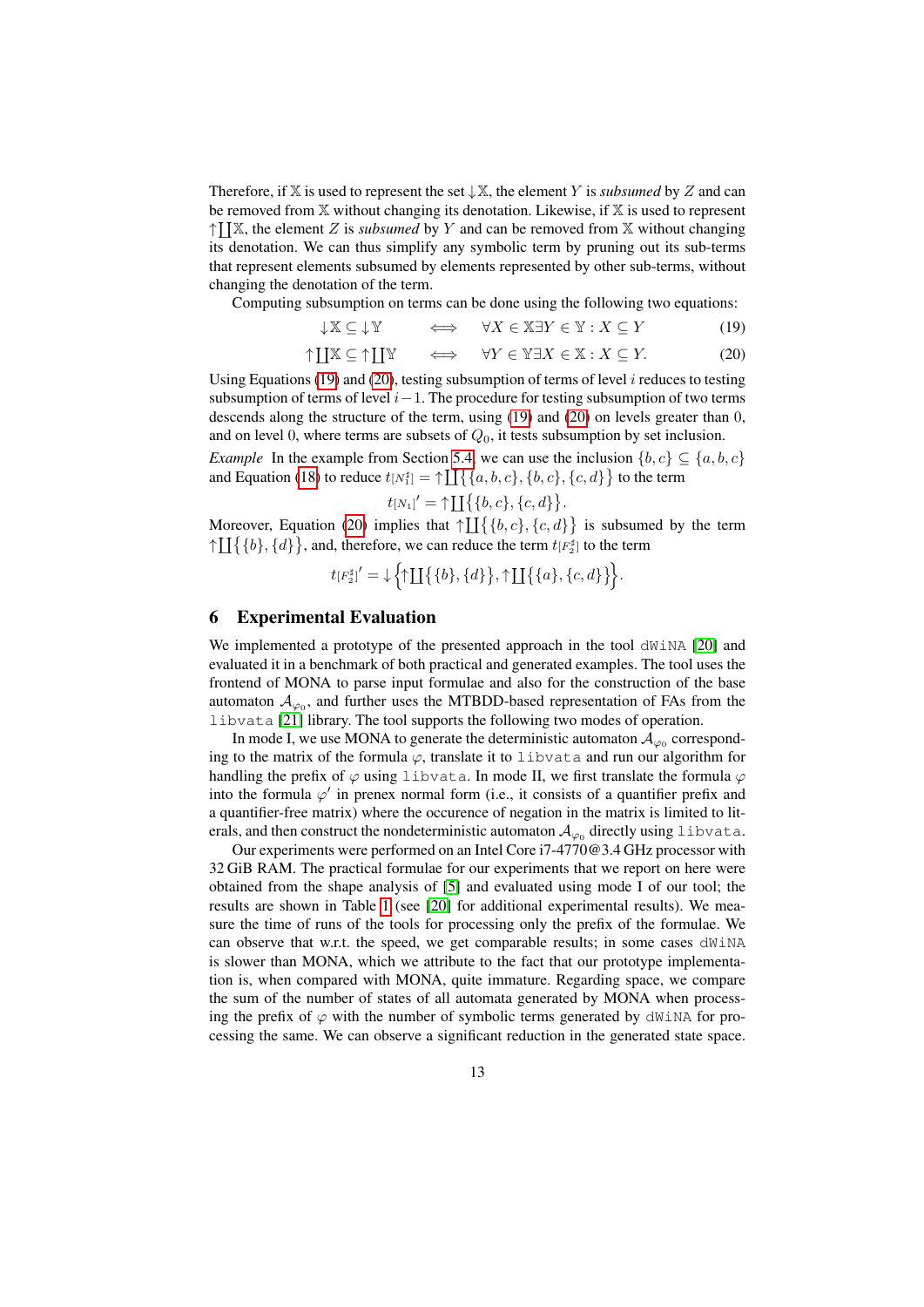We also tried to run dWiNA on the modified formulae in mode II but ran into the problem that we were not able to construct the nondeterministic automaton for the quantifier-free matrix  $\varphi_0$ . This was because after transformation of  $\varphi$  into prenex

<span id="page-13-1"></span>

| <b>Table 1.</b> Results for practical examples |  |  |
|------------------------------------------------|--|--|
|------------------------------------------------|--|--|

| <b>Benchmark</b>    | Time [s] |      | Space [states] |                       |
|---------------------|----------|------|----------------|-----------------------|
|                     |          |      |                | MONA dWiNA MONA dWiNA |
| reverse-before-loop | 0.01     | 0.01 | 179            | 47                    |
| insert-in-loop      | 0.01     | 0.01 | 463            | 110                   |
| bubblesort-else     | 0.01     | 0.01 | 1285           | 271                   |
| reverse-in-loop     | 0.02     | 0.02 | 1311           | 274                   |
| bubblesort-if-else  | 0.02     | 0.23 | 4 2 6 0        | 1040                  |
| bubblesort-if-if    | 0.12     | 1.14 | 8390           | 2065                  |

normal form, if  $\varphi_0$  contains many conjunctions, the sizes of the automata generated using intersection grow too large (one of the reasons for this is that libvata in its current version does not support efficient reduction of automata).

To better evaluate the scalability of our approach, we created several parameterized families of WS1S formulae. We start with basic formulae encoding interesting relations among subsets of  $\mathbb{N}_0$ , such as existence of certain transitive relations, singleton sets, or intervals (their full definition can be found in [\[20\]](#page-14-23)). From these we algorithmically create families of formulae with

<span id="page-13-2"></span>

| Table 2. Results for generated formulae |          |            |                |            |  |  |  |  |
|-----------------------------------------|----------|------------|----------------|------------|--|--|--|--|
|                                         | Time [s] |            | Space [states] |            |  |  |  |  |
| k                                       |          | MONA dWiNA |                | MONA dWiNA |  |  |  |  |
|                                         | 0.20     | 0.01       | 25 5 17        |            |  |  |  |  |
| 3                                       | 0.57     | 0.01       | 60924          | 50         |  |  |  |  |
| 4                                       | 1.79     | 0.02       | 145765         | 58         |  |  |  |  |
|                                         |          |            | 349314         |            |  |  |  |  |

 $\boxed{6}$   $\infty$   $\boxed{0.47}$   $\infty$   $\boxed{90}$ 

larger quantifier depth, regardless of the meaning of the created formulae (though their semantics is still nontrivial). In Table [2,](#page-13-2) we give the results for one of the families where the basic formula expresses existence of an ascending chain of n sets ordered w.r.t.  $\subset$ . The parameter  $k$  stands for the number of alternations in the prefix of the formulae:

$$
\exists Y : \neg \exists X_1 \neg \dots \neg \exists X_k, \dots, X_n : \bigwedge_{1 \leq i < n} (X_i \subseteq Y \land X_i \subset X_{i+1}) \Rightarrow X_{i+1} \subseteq Y.
$$

We ran the experiments in mode II of  $d$ WiNA (the experiment in mode I was not successful due to a costly conversion of a large base automaton from MONA to libvata).

## <span id="page-13-0"></span>7 Conclusion and Future Work

We presented a new approach for dealing with alternating quantifications within the automata-based decision procedure for WS1S. Our approach is based on a generalization of the idea of the so-called antichain algorithm for testing universality or language inclusion of finite automata. Our approach processes a prefix of the formula with an arbitrary number of quantifier alternations on-the-fly using an efficient symbolic representation of the state space, enhanced with subsumption pruning. Our experimental results are encouraging (our tool often outperforms MONA) and show that the direction started in this paper—using modern techniques for nondeterministic automata in the context of deciding WS1S formulae—is promising.

An interesting direction of further development seems to be lifting the symbolic pre/cpre operators to a more general notion of terms that allow working with general sub-formulae (that may include logical connectives and nested quantifiers). The algorithm could then be run over arbitrary formulae, without the need of the transformation into the prenex form. This would open a way of adopting optimizations used in other tools as well as syntactical optimizations of the input formula such as anti-prenexing.